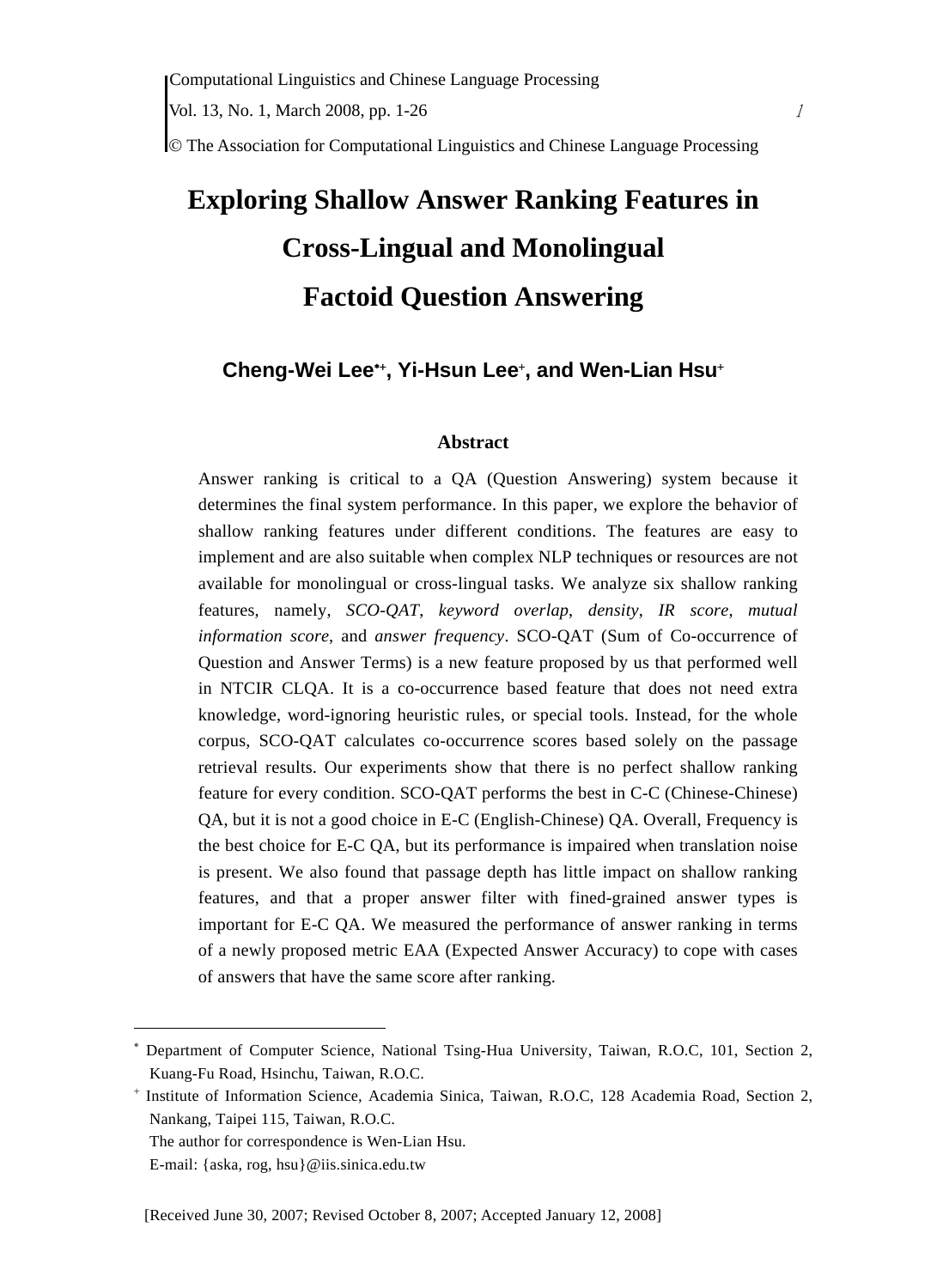**Keywords:** Answer Ranking, Co-occurrence, CLQA, Question Answering, Shallow Method, SCO-QAT

## **1. Introduction**

In recent years, question answering (QA) has become a key research area in several of the world's major languages, possibly because of the urgent need to deal with the information overload caused by the rapid growth of the Internet. Since 1999, many international question answering contests have been held at conferences and workshops, such as  $TREC^1$ ,  $CDEF^2$ , and  $NTCIR<sup>3</sup>$ . Thus far, several languages – such as Bulgarian, Dutch, English, Finnish, French, German, Indonesian, Italian, Japanese, Portuguese, and Spanish – have been tested in monolingual or cross-lingual question answering tasks. In QA research, questions are usually classified into several categories, such as factoid questions, list questions, and definition questions, then dealt with by different techniques. Among these categories, factoid questions have been studied the most widely, and they are the focus of this paper.

There is usually exactly one answer, which is a noun or short phrase, for a factoid question. For example, "Who is the president of the United States?" is a factoid question because the name of the president is a noun, and there is only one current U.S. President. Factoid questions are usually classified into questions types, such as O\_PERSON, Q\_LOCATION, Q\_ORGANIZATION, Q\_ARTIFACT, Q\_TIME, and Q\_NUMBER [Lee *et al*. 2007; Lee *et al*. 2005]. Although question types vary in different contests and different systems, the corresponding answer types can usually be recognized by named entity recognition (NER) techniques or simple rules.

A QA system is normally comprised of several modules. The answer ranking module implements the last step in answering a factoid question and determines the final performance. After candidate answers have been extracted from retrieved passages, the answer ranking module takes the question, the passages (or documents), and the candidate answers as input, ranks the candidate answers, and then outputs a ranked list of candidate answers. Although several answer ranking methods have been proposed, they can be generally categorized as either deep or shallow methods. A deep method uses complex NLP techniques and may require extensive rules, ontologies, or human effort, while a shallow method does not require much of these resources and is therefore cheaper to implement.

Although deep answer ranking methods have proven useful for English QA, as reported in [Cui *et al*. 2005; Harabagiu *et al*. 2005], the resources needed for such methods are usually

<sup>1</sup> Text REtrieval Conference (TREC). http://trec.nist.gov/

<sup>&</sup>lt;sup>2</sup> Cross-Language Evaluation Forum (CLEF). http://www.clef-campaign.org/

<sup>&</sup>lt;sup>3</sup> NTCIR (NII Test Collection for IR Systems) Project. http://research.nii.ac.jp/ntcir/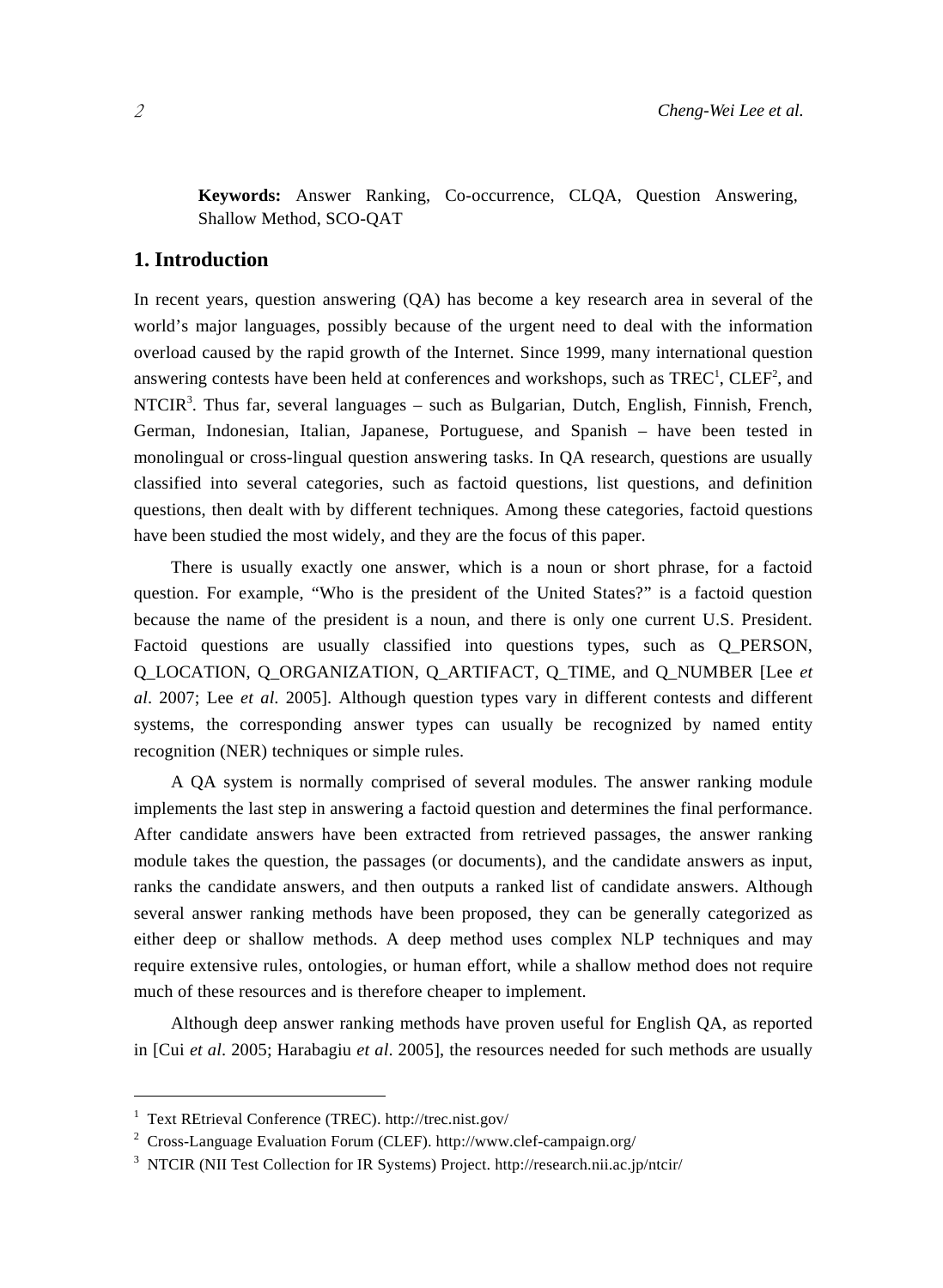not available for some languages in monolingual or cross-lingual QA. In those cases, shallow ranking methods have to be used; however, to the best of our knowledge, very little research has been done on such methods. The situation is worse for cross-lingual tasks because most cross-lingual QA research has focused on the front-end modules, *i.e*., question processing and passage retrieval. Research on back-end modules, such as answer ranking, has received little attention in the cross-lingual QA domain.

In this paper, we attempt to fill this research gap by exploring the behavior of shallow ranking features under noise produced by other QA modules in both monolingual and cross-lingual situations. Herein, noise is defined in terms of the performance decrement of a QA module. For example, in the case of translation quality decrement, we say that we encounter translation noise and expect that the noise may impact the performance of some shallow ranking features. In addition to translation noise, we also consider passage retrieval noise and answer filter noise. We measure the influence of these types of noise by three performance metrics to determine which ranking feature is the most effective in dealing with each kind of noise.

Apart from considering widely used shallow ranking features, we propose a new ranking feature called SCO-QAT, which has been successfully applied to the ASQA2 system [Lee *et al*. 2007], and also achieved the best performance on the C-C and E-C subtasks in NTCIR-6 CLQA [Sasaki *et al*. 2007]. SCO-QAT is a co-occurrence based feature; however, unlike some co-occurrence features [Magnini *et al*. 2001], it does not need extra knowledge, word-ignoring heuristic rules, or special tools.

The remainder of this paper is organized as follows. Related works are discussed in Section 2. We introduce the SCO-QAT feature in Section 3. The evaluation metrics used are introduced in Section 4. The ASQA2 system used in our experiments is described in Section 5. We detail our experiment results and compare SCO-QAT with other shallow features in Section 6. Then, we present our conclusions in Section 7.

# **2. Related Work**

Answer Ranking approaches can be divided in to deep and shallow methods. Deep approaches involve sophisticated tools or knowledge. The most advanced deep methods are logic-based and dependency-parser-based. The LCC team [Harabagiu *et al*. 2005] used an abductive inference method to evaluate the correctness of an answer according to the logic form of the question, the logic form of the sentence that supports the answer, and background knowledge from WordNet. The logic-based approach has achieved the best QA performance in TREC for several years.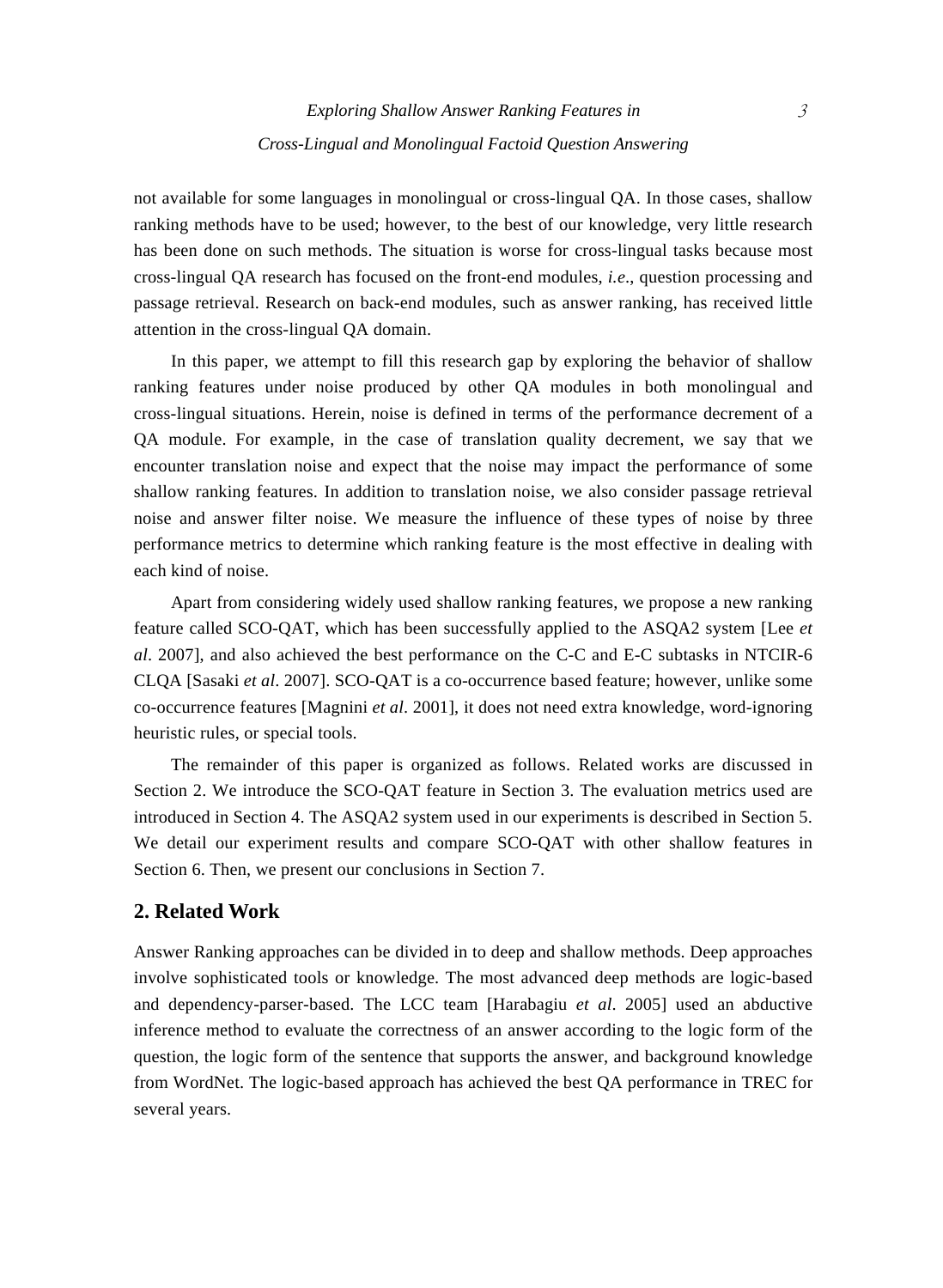Dependency-parser-based methods have also performed quite well on TREC tasks. The National University of Singapore team [Cui *et al*. 2005] used dependency relations identified by a dependency parser to select answer nuggets for factoid and list questions. The similarity between the question and the supporting passage is calculated by machine translation models. Shen [Shen *et al*. 2006] also used dependency relations, but incorporated them into a Maximum Entropy-based ranking model.

Although these deep approaches perform well on monolingual QA (about 0.7 accuracy), they are quite demanding in terms of linguistic resources and computational complexity. In cross-lingual or multilingual QA, it is usually impossible to employ deep approaches for some languages due to the lack of knowledge resources or tools. In contrast, approaches with shallow features are much more flexible when QA languages are changed. The following are some commonly used shallow approaches.

*Surface patterns* [Soubbotin and Soubbotin 2001] have been successful in the TREC QA Track, which uses string patterns to match questions with correct answers. However, from our perspective, if surface patterns are manually created, the method can not be regarded as "shallow", because it is likely labor intensive. Although there are some "shallow" variations [Geleijnse and Korst 2006; Ravichandran and Hovy 2002] that attempt to create surface patterns automatically/semi-automatically, they usually suffer from the low coverage problem, which means they can only be applied to a few questions.

Some approaches focus on local information, thus only take the *similarity* between a passage and the question into account when finding relevant answers. The simplest way to measure the similarity is by counting the ratio of question terms occurring in the answer passage, as has been reported [Cooper and Ruger 2000; Molla and Gardiner 2005; Zhao *et al*. 2005]. Kwok [Kwok and Deng 2006] and AnswerBus [Zheng 2002] adopt the IR score of the answer passage directly as a measure of similarity. Intuitively, the closeness of two terms may indicate a relation; therefore, some systems [Gillard *et al*. 2006; Lin *et al*. 2005; Lin *et al*. 2005; Sacaleanu and Neumann 2006; Tom´as *et al*. 2005] use features based on the distance between the answer and the question terms to obtain a better similarity measurement. Among these approaches, those of Lin *et al*. [Lin *et al*. 2005] and Roussinov *et al*. [Roussinov *et al*. 2004] incorporate the IDF value with term distances. The assumption is that, if the candidate answer is close to several keywords or question terms, it is more likely to be relevant.

Instead of utilizing local information, which only considers the question and a passage, *redundancy-based* features consider all the returned passages or the entire corpus. Clarke [Clarke *et al*. 2001] suggested that redundancy could be used as a substitute for deep analysis because correct answers may appear many times in high-ranking passages. Features using frequency or co-occurrence information are all regarded as redundancy-based. Several systems [Clarke *et al*. 2002; Cooper and Ruger 2000; Kwok and Deng 2006; Lin *et al*. 2005; Zhao *et al*.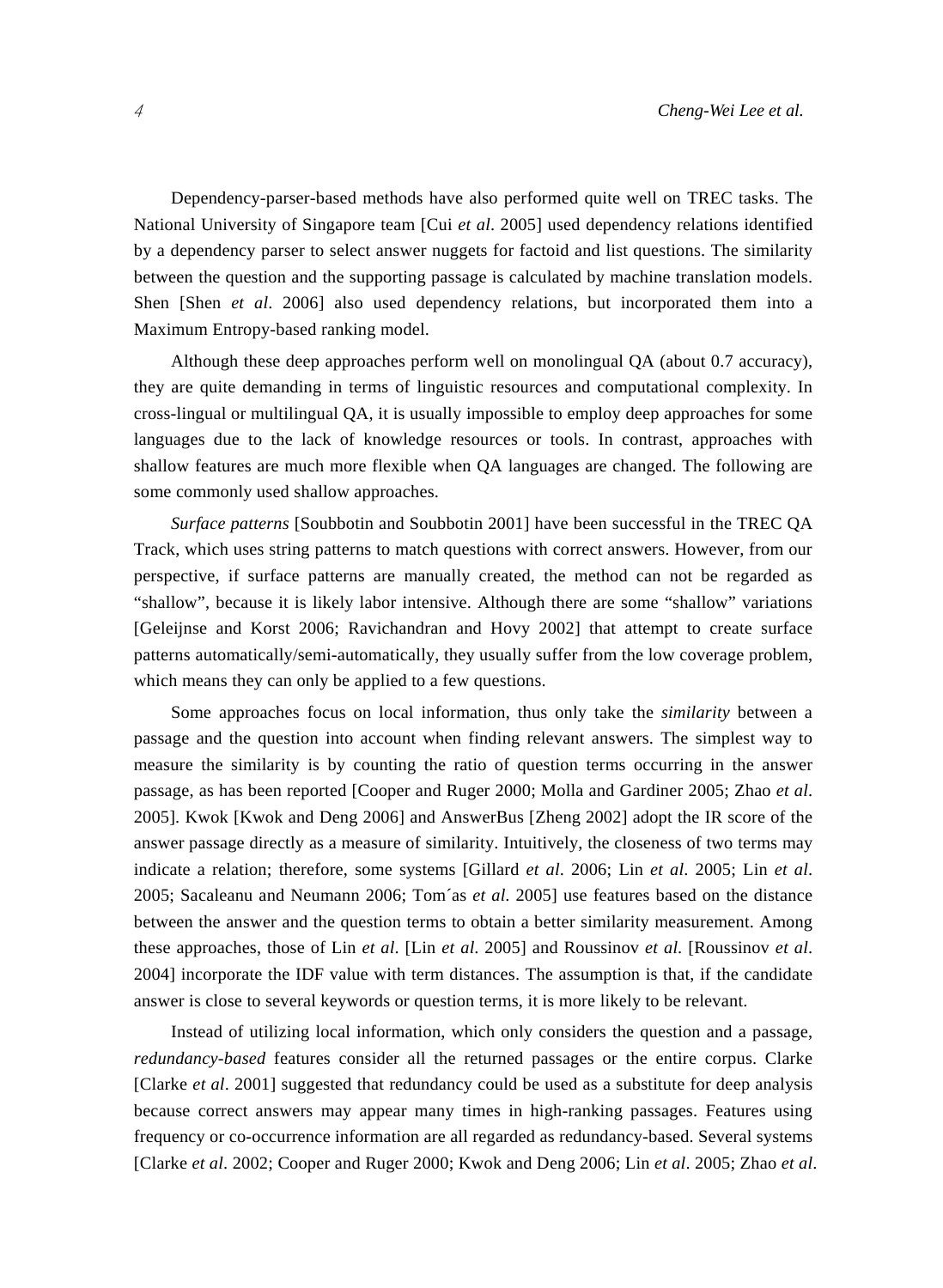2005; Zheng 2002] include answer frequency in their Answer Ranking components. A web-based co-occurrence shallow feature developed by Magnini *et al*. [Magnini *et al*. 2001] has been successfully applied on the TREC dataset. Magnini used three methods, *Pointwise Mutual Information*, *Maximal Likelihood Ratio*, and *Corrected Conditional Probability*, to measure the co-occurrence of each answer and the given question based on Web search results. However, to use Magnini's method, we also need some word-ignoring heuristic rules to remove search keywords when the number of returned web pages is insufficient.

## **3. The SCO-QAT Ranking Feature**

Before comparing shallow ranking features, we define the SCO-QAT ranking feature that was applied successfully in the ASQA2 system at NTCIR-6. SCO-QAT relies on co-occurrence information about question terms and answer terms, and is therefore similar to Magnini's approach [Magnini *et al*. 2001]. However, unlike Magnini's approach, which utilizes the Web as a corpus to help answer questions posed on a local corpus, SCO-QAT uses passages retrieved by the passage retrieval module from the local corpus directly and does not use any word-ignoring rules.

The basic assumption of SCO-QAT is that, with good quality passages, the more often an answer co-occurs with question terms, the higher the probability that it is correct. Next, we describe the SCO-QAT function. Let the given answer be *A* and the given question be *Q*, where *Q* consists of a set, *QT*, of question terms  $\{qt_1, qt_2, qt_3, \ldots, qt_n\}$ . Based on *QT*, we define QC as a set of question term combinations, or more precisely {*qci* | *qci* is a subset of *QT* and  $qc_i$  is not empty. We also define a *freq(X)* function of a set *X* to indicate the number of retrieved passages in which all elements of *X* co-occur. The relation confidence is calculated as:

$$
Conf(qc_i, A) = \begin{cases} \frac{freq(qc_i, A)}{freq(qc_i)}, & \text{if } freq(qc_i) \neq 0\\ 0, & \text{if } freq(qc_i) = 0 \end{cases}
$$
(1)

Then, the SCO-QAT formula is defined as:

$$
SCO \cdot QAT(A) = \sum_{i=1}^{|QC|} Conf(qc_i, A).
$$
 (2)

For example, given a question Q consisting of three question terms {qt1, qt2, qt3} and a corresponding answer set  $\{c1, c2\}$ , the retrieved passages are presented as follows: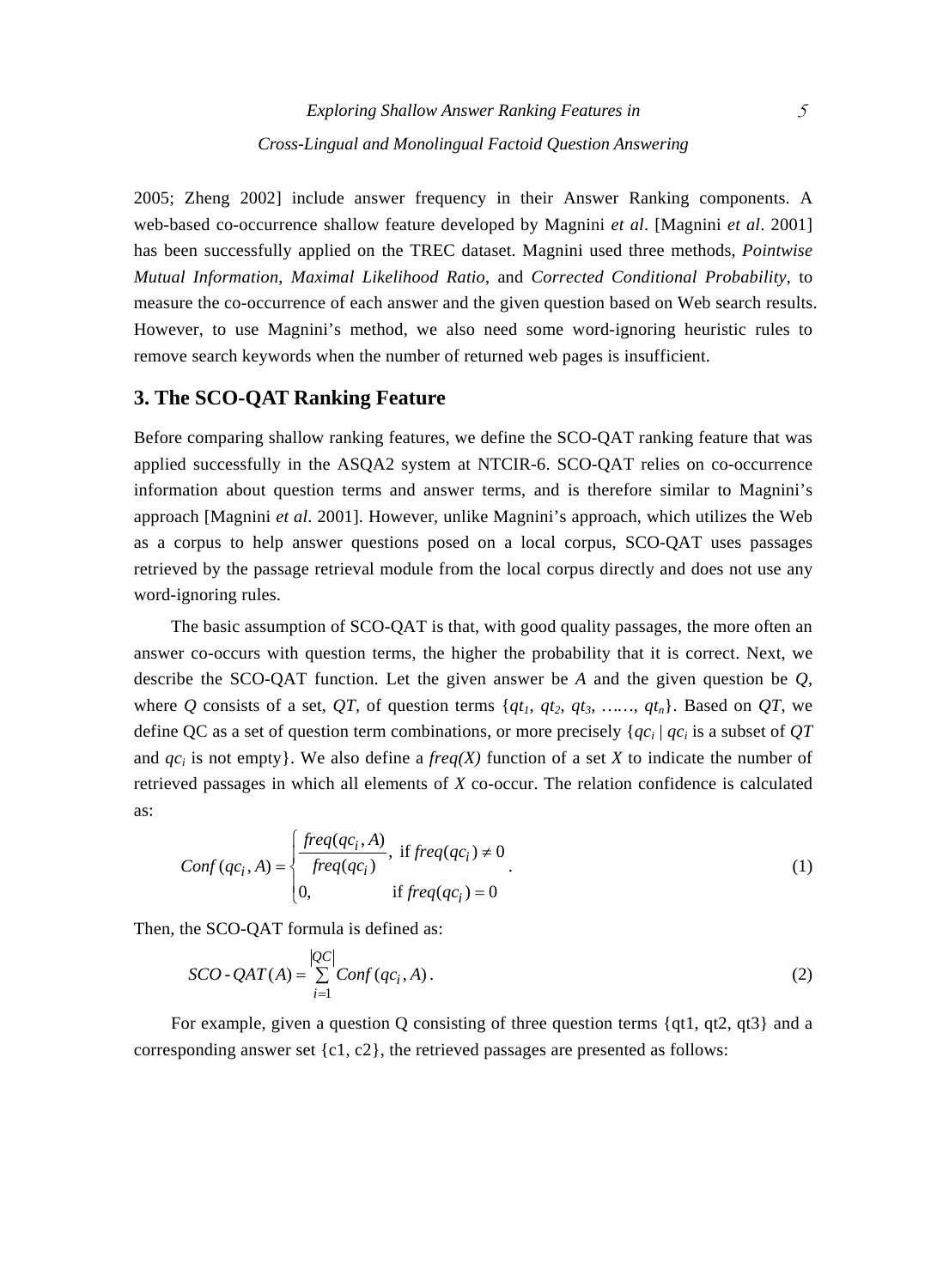P1: qt1 qt2 c2 P2: qt1 qt2 qt3 c1 P3: qt1 qt2 c1 P4: qt1 c2 P5: qt2 c2 P6: qt1 qt3 c1

We use Equation (2) to calculate the candidate answer's SCO-QAT score as follows:

$$
SCO\text{-QAT}(c1) = \frac{freq(qt1, c1)}{freq(qt1)} + \frac{freq(qt2, c1)}{freq(qt2)} + \frac{freq(qt3, c1)}{freq(qt3)} + \frac{freq(qt1, qt2, c1)}{freq(qt1, qt2)} + \frac{freq(qt1, qt3, c1)}{freq(qt1, qt3)} + \frac{freq(qt1, qt2, qt3, c1)}{freq(qt1, qt3)} + \frac{freq(qt1, qt2, qt3, c1)}{freq(qt1, qt2, qt3)} = \frac{3}{5} + \frac{2}{4} + \frac{2}{2} + \frac{2}{3} + \frac{2}{2} + \frac{1}{1} + \frac{1}{1} = 5.77
$$
  
\n
$$
SCO\text{-}QAT(c2) = \frac{2}{5} + \frac{2}{4} + \frac{0}{2} + \frac{1}{3} + \frac{0}{2} + \frac{0}{1} + \frac{0}{1} = 1.23
$$

Since the SCO-QAT score of c1 is higher than that of c2, c1 is considered a better answer candidate than c2.

The rationale behind SCO-QAT is that we try to use retrieved passages as a resource to look up question terms and locate the correct answer. When a set of question terms QT co-occurs with an answer A, we can infer that some kind of relation exists between the QT set and the answer A, which could be helpful for identifying correct answers. However, as this kind of relation is not always correct, we have to find a way to deal with noisy relations. To this end, we use the confidence score shown in Equation (1) to measure the goodness of a rule, which is similar to the method used for finding association rules. Then, we take the sum of the confidence scores of all the co-occurrences of all question term combinations to resolve the noisy rule problem. This technique is useful if the returned passages contain a lot of redundant information about the given question and the answer.

## **4. Evaluation Metrics**

In this section, we describe the evaluation metrics used in this paper.

#### **R-Accuracy and RU-Accuracy**

Two metrics, R-Accuracy and RU-Accuracy, are used to measure QA performance in NTCIR CLQA. A QA system returns a list of ranked answer responses for each question, but R-accuracy and RU-accuracy only consider the correctness of the top-1 ranked answer response on the list. An answer response is a pair comprised of an answer and its source document. Each answer response is judged as Right, Unsupported, or Wrong, as defined in the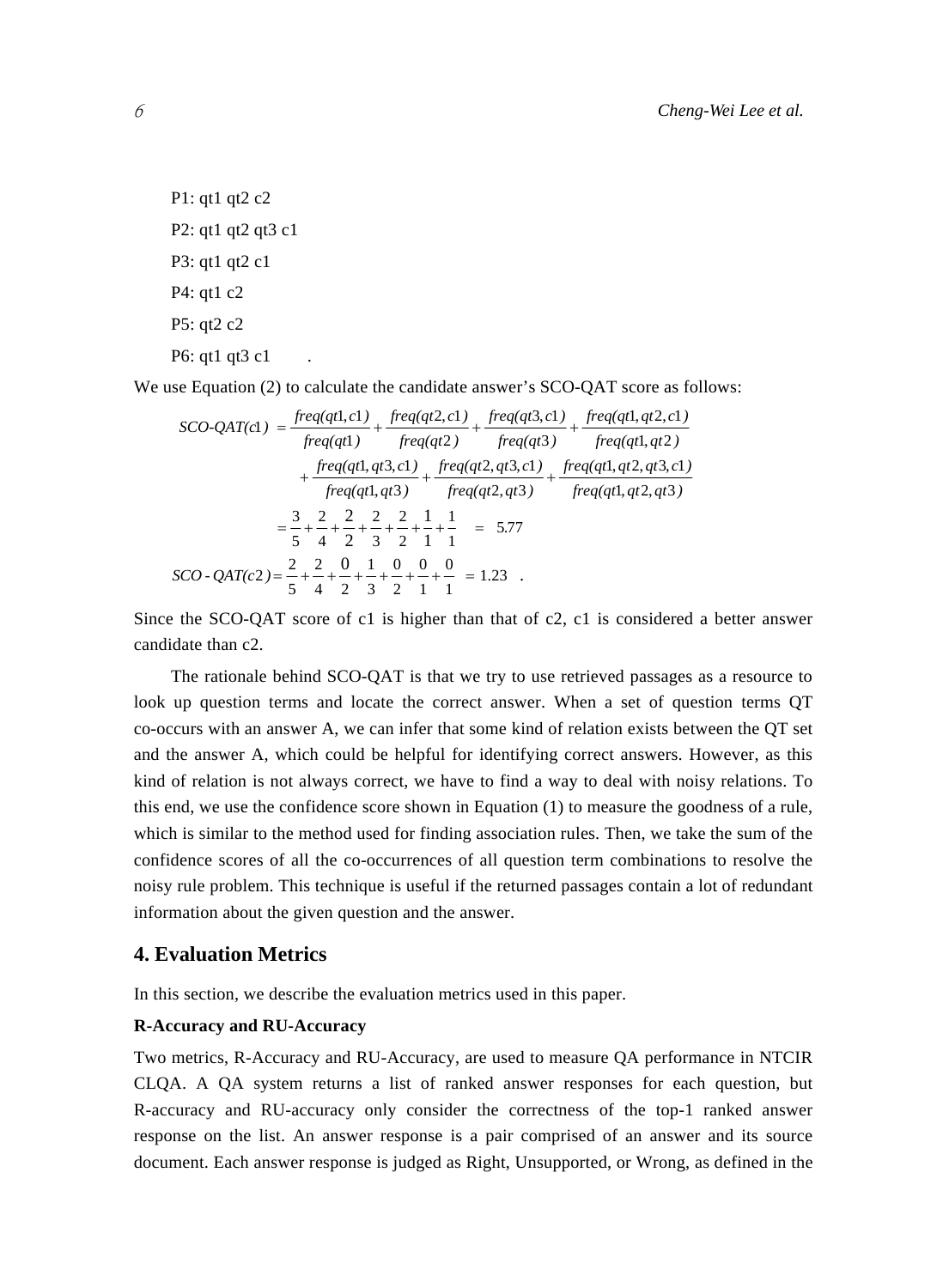NTCIR-6 CLQA overview [Lee *et al*. 2007]:

*"Right (R): the answer is correct and the source document supports it.* 

*Unsupported (U): the answer is correct, but the source document cannot support it as a correct answer. That is, there is insufficient information in the document for users to confirm by themselves that the answer is the correct one.* 

*Wrong (W): the answer "is incorrect."*

Based on these criteria, the accuracy is calculated as the number of correctly answered questions divided by the total number of questions. R-accuracy means that only "Right" judgments are regarded as correct, while RU-accurakcy means that both "Right" and "Unsupported" judgments are counted. As R-accuracy only occurs a few times in this paper, we use "accuracy" to refer to RU-accuracy when the context is not ambiguous.

$$
R - Accuracy = \frac{\text{the number of questions for which the top 1 rank answer is Right}}{\text{number of questions}}
$$

 $RU - Accuracy =$  the number of questions for which the top1 rank answer is Right or Unsupported number of questions

#### **Mean Reciprocal Rank (MRR)**

We use MRR when we want to measure QA performance based on all the highest ranked correct answers, not only the top1 answer. MRR is calculated as follows:

$$
MRR = \frac{1}{\text{number of questions}} \sum_{\text{question}_i} \left\{ \frac{1}{\text{the highest rank of correct answers}}, \text{ if a correct answer exists } 0, \text{ if no correct answer} \right\}
$$

#### **Expected Answer Accuracy (EAA)**

In addition to using the normal answer accuracy metrics, we propose a new metric called the Expected Answer Accuracy (EAA). We use EAA for cases where there are several top answers with the same ranking score.

The EAA score of a ranking method is defined as follows:

$$
EAA = \frac{1}{\text{number of questions}} \sum_{question_i} \frac{\text{number of correct answers with top1 rank score}}{\text{number of answers with top1 rank score}}
$$

#### **Translation Cost**

We use the "translation cost" metric to measure the cost of introducing the cross-lingual function to a QA system. It is calculated as follows:

accuracy of crosslingual QA - accuracy of monolingual QA *TranslationCost* =accuracy of monolingual QA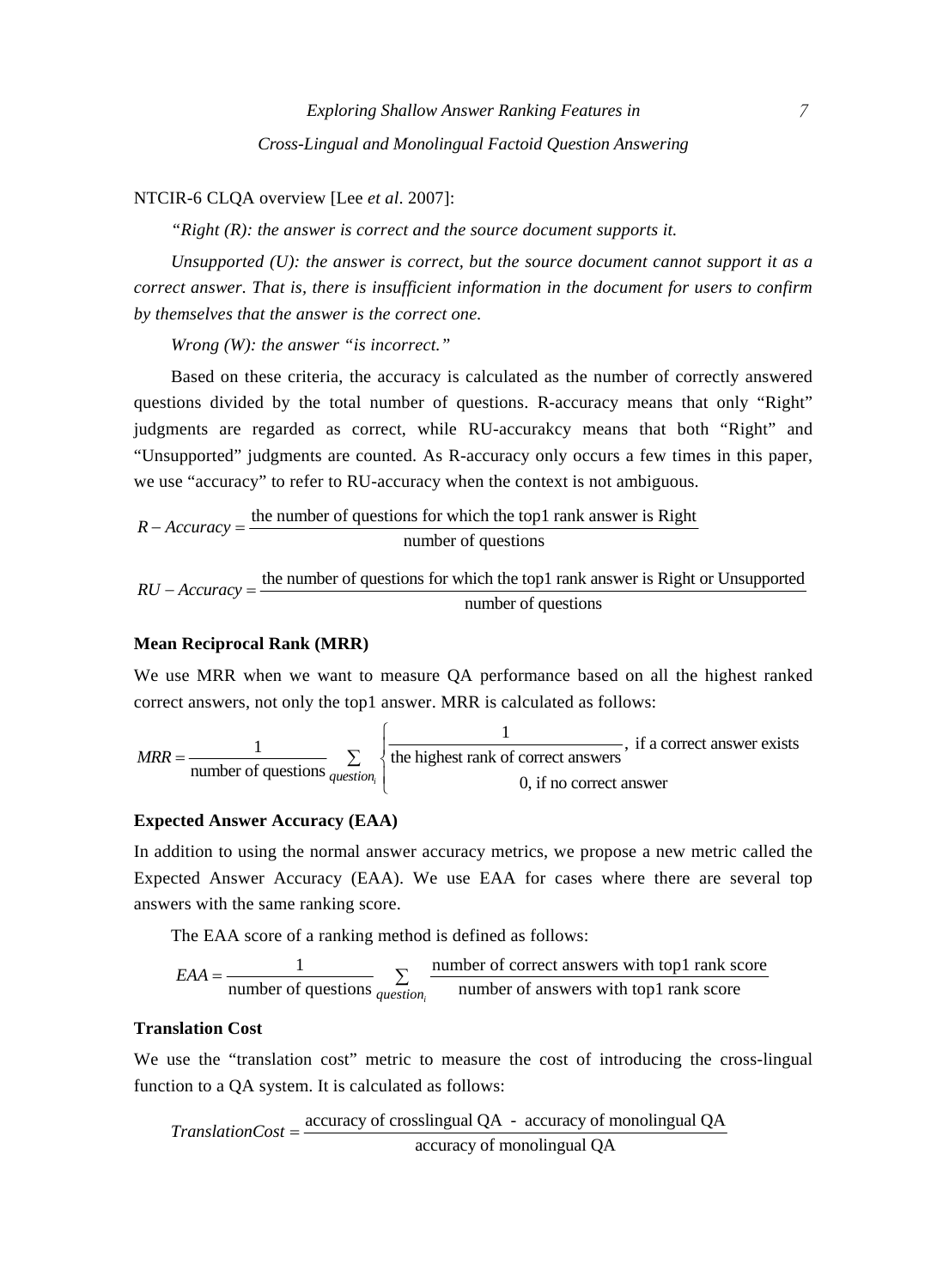

*Figure 1. System architecture of ASQA2 for Chinese-Chinese and English-Chinese Factoid QA* 

# **5. The Testbed System: the ASQA2 Question Answering System**

To evaluate answer ranking features, we chose the Academia Sinica Question Answering (ASQA) system as the testbed system for our experiment because it is modular and it performs well. Moreover, we can easily input different types of noise by adjusting the QA modules in ASQA. The system was developed by Academia Sinica<sup>4</sup> to deal with Chinese related QA tasks. The first version, ASQA1, can only deal with C-C QA, though. ASQA2, which is an extension of ASQA1, can deal with both C-C and E-C QA. We used ASQA1 in NTCIR-5 CLQA and ASQA2 in NTCIR-6 CLQA. NTCIR CLQA is the only QA contest in the world that focuses on Asian languages.

On the C-C and E-C subtasks in NTCIR-6 CLQA, ASQA2 achieved the best performance with 0.553 and 0.34 RU-Accuracy, respectively. The system consists of several modules, as shown in Figure 1. In Question Processing, ASQA2 uses SVMs (Support Vector Machines) and syntax rules to identify the input question type and infer the expected answer types. The type taxonomy has 6 coarse-grained and 62 fined-grained answer types. For passage retrieval, we use Lucene<sup>5</sup>, an open source IR engine. The passage depth (the largest number of passages returned by the Passage Retrieval module) for each question is 100. Answers are then extracted from the returned passages by a fined-grained NER engine, and

<sup>4</sup> Academia Sinica, http://www.sinica.edu.tw

<sup>5</sup> Lucene, http://lucene.apache.org/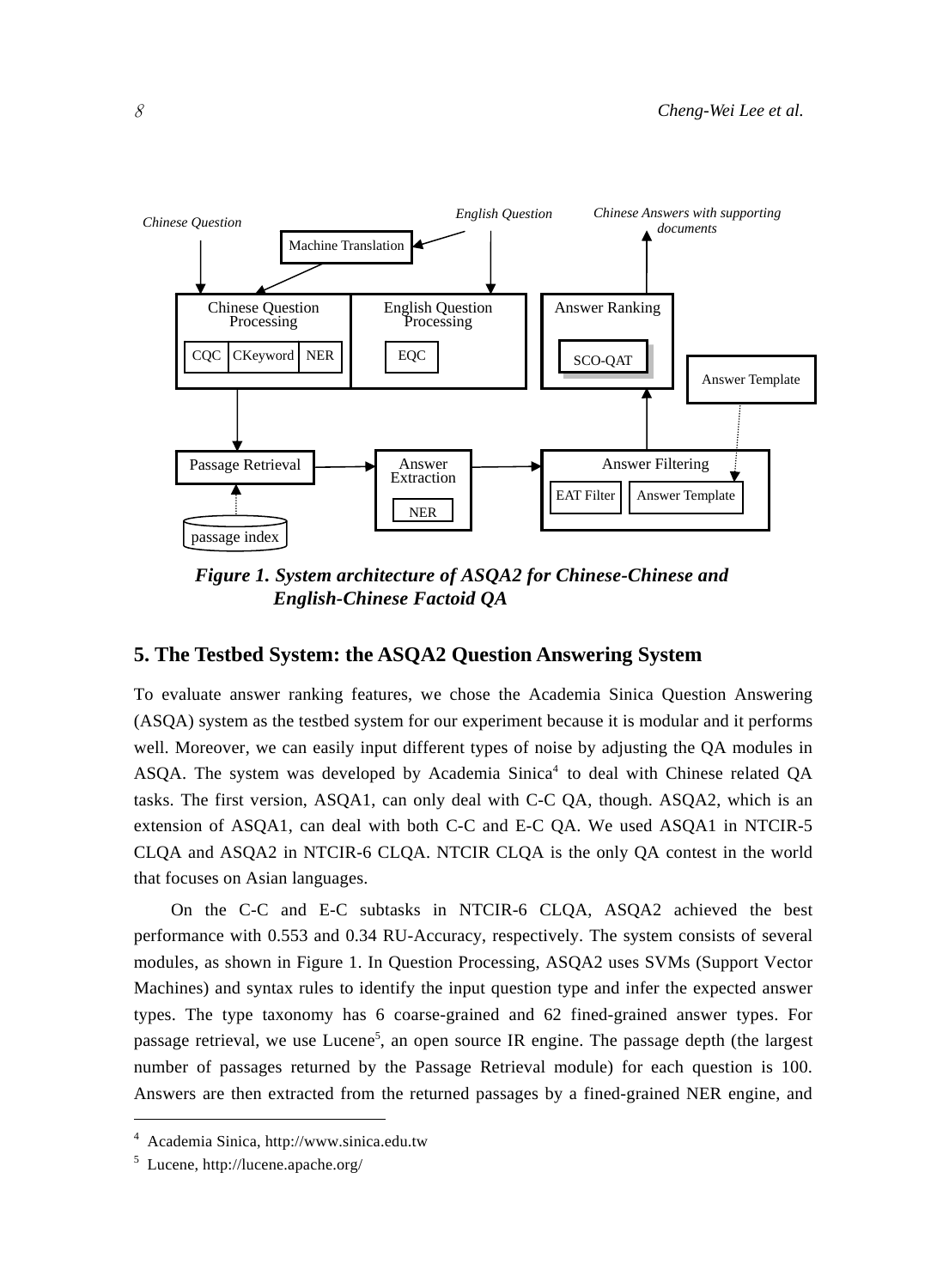filtered by the Answer Filtering module according to the question type, answer type, and a mapping table that defines the types' compatibility. The final input for Answer Ranking is comprised of the question, the retrieved passages, and a set of filtered answers. Several answer ranking features are combined as a weighted sum. To deal with cross-lingual QA, ASQA2 adopts the *question translation* approach. Questions are translated with off-the-shelf machine translation engines.

Normally, a cross-lingual QA system is constructed by modifying some components of a monolingual system; however, since translation is involved, the approach often results in performance deterioration. The degree of performance deterioration is usually used with the accuracy metric to evaluate the effectiveness of a cross-lingual system. We define the performance deterioration in terms of the translation cost, which is defined in Section 4. Figure 2 shows the *translation cost* of systems in NTCIR-6 CLQA. When measuring the RU-Accuracy, the translation cost of ASQA2 ranks third, only slightly lower than the system in second place. Therefore, we consider that ASQA2 is an acceptable platform for our mono-lingual and cross-lingual experiments.



# *Figure 2. Translation costs of NTCIR-6 CLQA systems for factoid questions. The translation cost is calculated as the performance difference between cross-lingual and mono-lingual systems, divided by the mono-lingual performance.*

According to the ASQA2 working notes [Lee *et al*. 2007], the system's success is attributable to three techniques: English question classification, answer template-based answer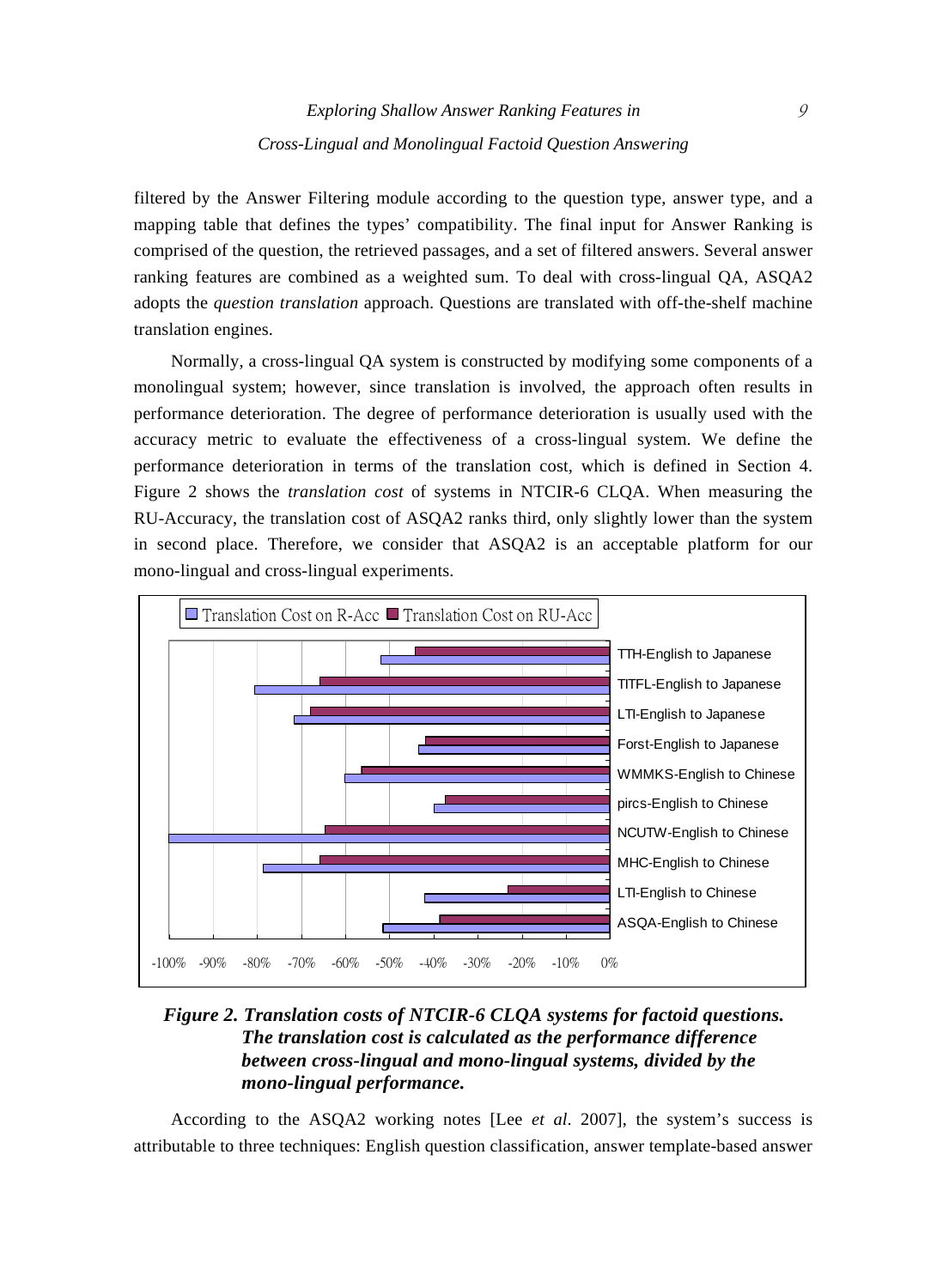filtering, and answer ranking with the SCO-QAT feature. When the answer template-based answer filter is applied, it removes all the candidates except the one it deems correct. As it is impossible to compare ranking methods when there is only one answer, we removed the answer template-based filter so that it would not influence our analysis of the answer ranking features.

#### **6. Experiments**

We conducted four experiments to explore the behavior of SCO-QAT and other shallow ranking features. In Experiment 1, we observed how shallow ranking features perform when a monolingual QA system is extended to a cross-lingual system. In Experiments 2, 3, and 4, we simulated situations where noise is introduced from the front-end modules and tried to determine which ranking feature is the most suitable under each kind of noise.

## **6.1 Variable Dependencies**

Our testbed system is composed of several modules. Having described the system architecture in Section 5, we now elaborate on the dependencies between the experimental variables. First, we analyze the testbed system to identify several experimental variables and determine their interdependency, as shown in Figure 3. We are interested in the variables in bold font, as they will be used as independent or dependent variables in our experiments. The variables in gray font are not of interest because they are always controlled in the experiments. We provide details of the interdependency of the variables next.

In this study, we focus on the *Accuracy* and other QA performance metrics; therefore, they are always dependent variables. These performance metrics are directly influenced by three variables: the *ranking feature*, *passage quality*, and *answer quality*, since ranking features can use passages and answers. Furthermore, *passage quality* depends on the information retrieval model (*IR model*) used and the *passage depth* (the number of passages used for answer extraction). The greater the *passage depth*, the worse the passage quality is likely to be, which could result in more answers of progressively lower quality.

When ASQA switches from a monolingual to cross-lingual task, two variables are triggered: *translation* and *English question classification*. When translation is active, a translation engine has to be chosen to translate the question. Bad translation quality has a chain reaction effect because it leads to bad query quality, which leads to bad *passage quality* and bad *answer quality*. In ASQA, answer extraction is based on named entity recognition (NER) and answer filtering is based on the compatibility of the question type and the answer type. Therefore, NER and *question classification* are two more variables that could influence *answer quality*.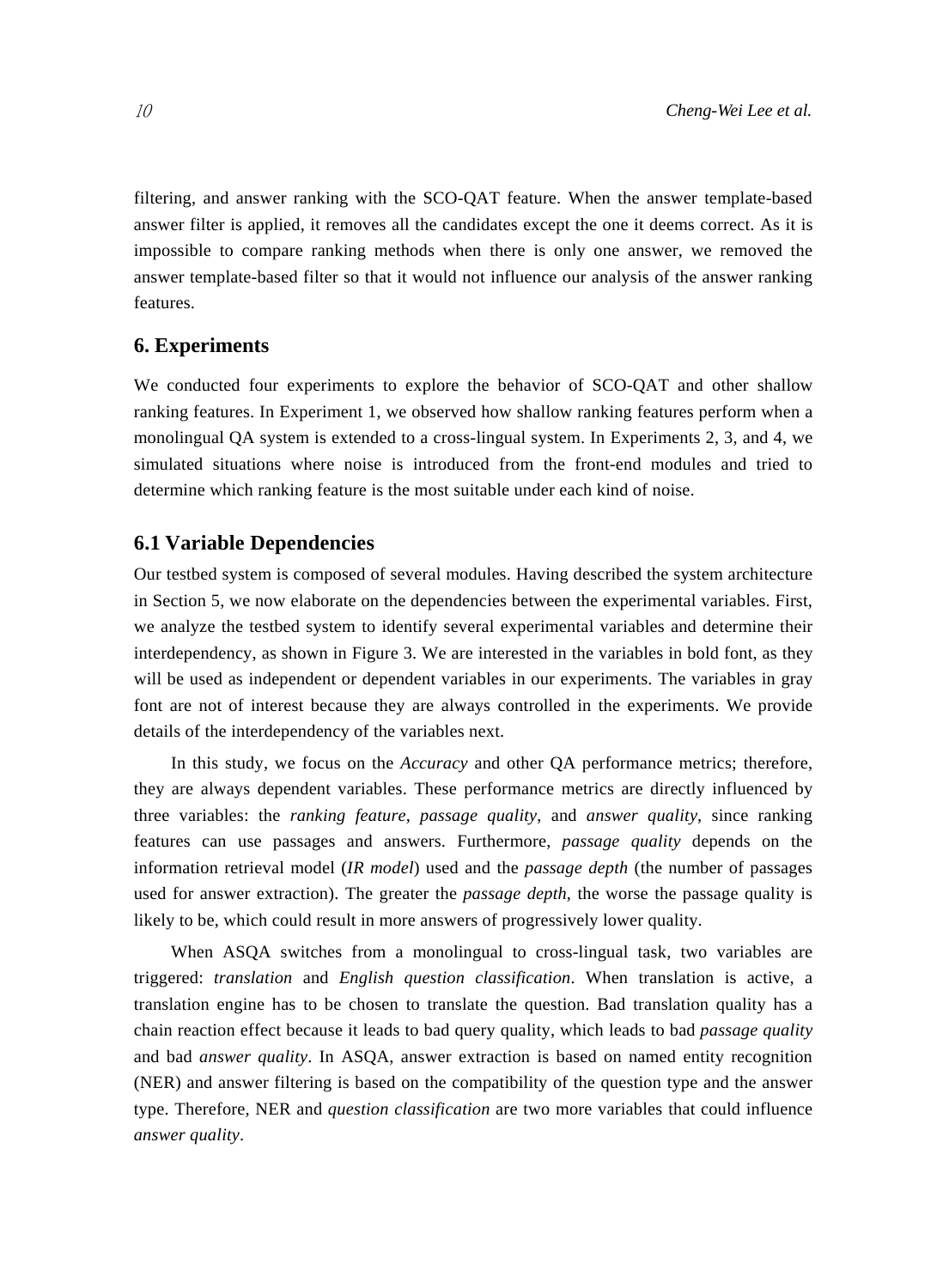



*Figure 3. Dependencies of experimental variables based on the architecture of ASQA 2. When a variable at the tail of an arrow changes, it would have influence on the variable at the arrow head.* 

# **6.2 QA Datasets**

We experimented on several QA datasets. A QA dataset is comprised of a set of questions, their answers, and the document IDs of supporting documents. The answers and supporting documents are regarded as the gold standard. We used the following six datasets from NTCIR5 and NTCIR6 for the CLQA Chinese-Chinese (CC) and English-Chinese (EC) subtasks: NTCIR5-CC-D200, NTCIR5-CC-T200, NTCIR5-EC-D200, NTCIR5-EC-T200, NTCIR6-CC-T150, and NTCIR6-EC-T150. The last item of a dataset name indicates the number of questions and the dataset's purpose, where T stands for "test" and D stands for "development". The CIRB40 corpus was used to compile the NTCIR5 CLQA datasets. It contains 901,446 Chinese newspaper news items published in 2000 and 2001. The corpus used for NTCIR6 CLQA was CIRB20, and it contains 249,508 Chinese newspaper news items published in 1998 and 1999.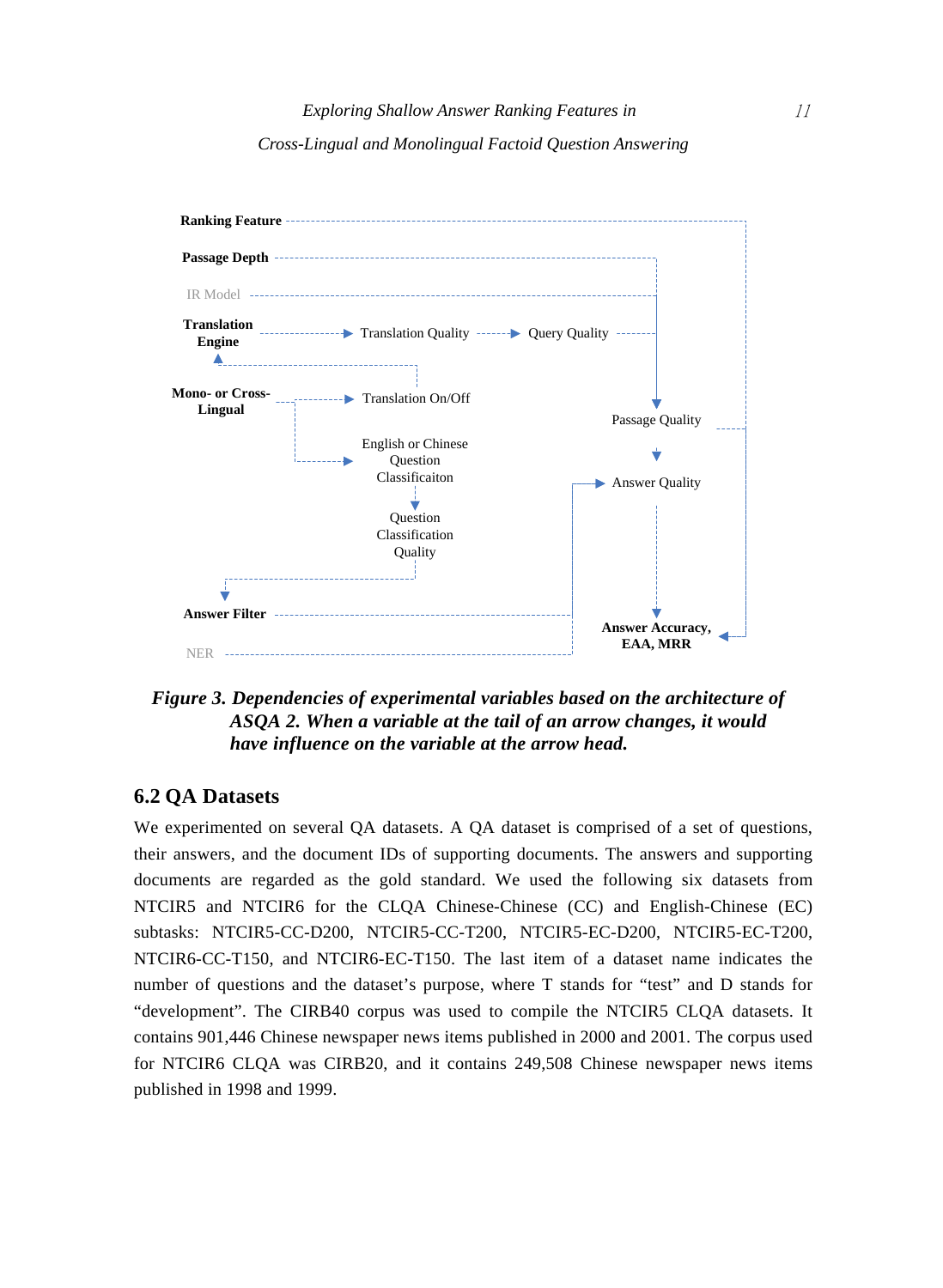| Table 1. Datasets for experiments in this paper. Datasets created by NTCIR |
|----------------------------------------------------------------------------|
| also has corresponding expanded datasets which consist of extra            |
| answer for post-hoc experiment. We postfix a "e" letter to the original    |
| name as the name of the expanded dataset name.                             |

|                       | corpus             | question amount | creator         | languages |
|-----------------------|--------------------|-----------------|-----------------|-----------|
| NTCIR5-CC-D200        | CIRB40             | 200             | <b>NTCIR</b>    | $C-C$     |
| NTCIR5-CC-T200        | CIRB <sub>40</sub> | 200             | <b>NTCIR</b>    | $C-C$     |
| NTCIR6-CC-T150        | CIRB <sub>20</sub> | 150             | <b>NTCIR</b>    | $C-C$     |
| IASL-CC-Q465          | CIRB <sub>40</sub> | 465             | Academia Sinica | C-C       |
|                       |                    | 1015            |                 |           |
| NTCIR5-EC-D200        | CIRB <sub>40</sub> | 200             | <b>NTCIR</b>    | $E-C$     |
| <b>NTCIR5-EC-T200</b> | CIRB <sub>40</sub> | 200             | <b>NTCIR</b>    | $E-C$     |
| NTCIR6-EC-T150        | CIRB <sub>20</sub> | 150             | <b>NTCIR</b>    | E-C       |
|                       |                    | 550             |                 |           |

According to Lin [Lin 2005], datasets created by QA evaluation forums are not suitable for post-hoc evaluation because the gold standard is not sufficiently comprehensive. This means we have to manually check all the extra answers not covered by the gold standard in order to derive more reliable experiment results. Since the number of questions in our experiments is quite large, it is not feasible for us to examine all the extra answers and their supporting documents. Therefore, we only use RU-accuracy to compare performances so that we do not have to check all the returned documents; only the answers are checked. These manually examined answers are then fed back to the datasets to form six expanded datasets: NTCIR5-CC-D200e, NTCIR5-CC-T200e, NTCIR5-EC-D200e, NTCIR5-EC-T200e, NTCIR6-CC-T150e, and NTCIR6-EC-T150e. In addition, we created the IASL-CC-Q465 dataset to increase the degree of confidence in our experiments. It was developed by three people using a program that randomly selected passages from the CIRB40 corpus, searched for relevant documents, and created questions from the collected documents. Finally, we had 1015 questions for the C-C task and 550 questions for the E-C task.

## **6.3 Experiment 1 – Single Shallow Features**

Answer correctness features are usually combined in order to achieve the best performance. However, combining features in QA relies mostly on heuristic methods. Although some systems use machine learning approaches successfully for QA ranking, it is rare to see the same approach being applied to other QA work. This may be because QA feature combination methods are not mature enough to deal with the variability of QA systems, and the amount of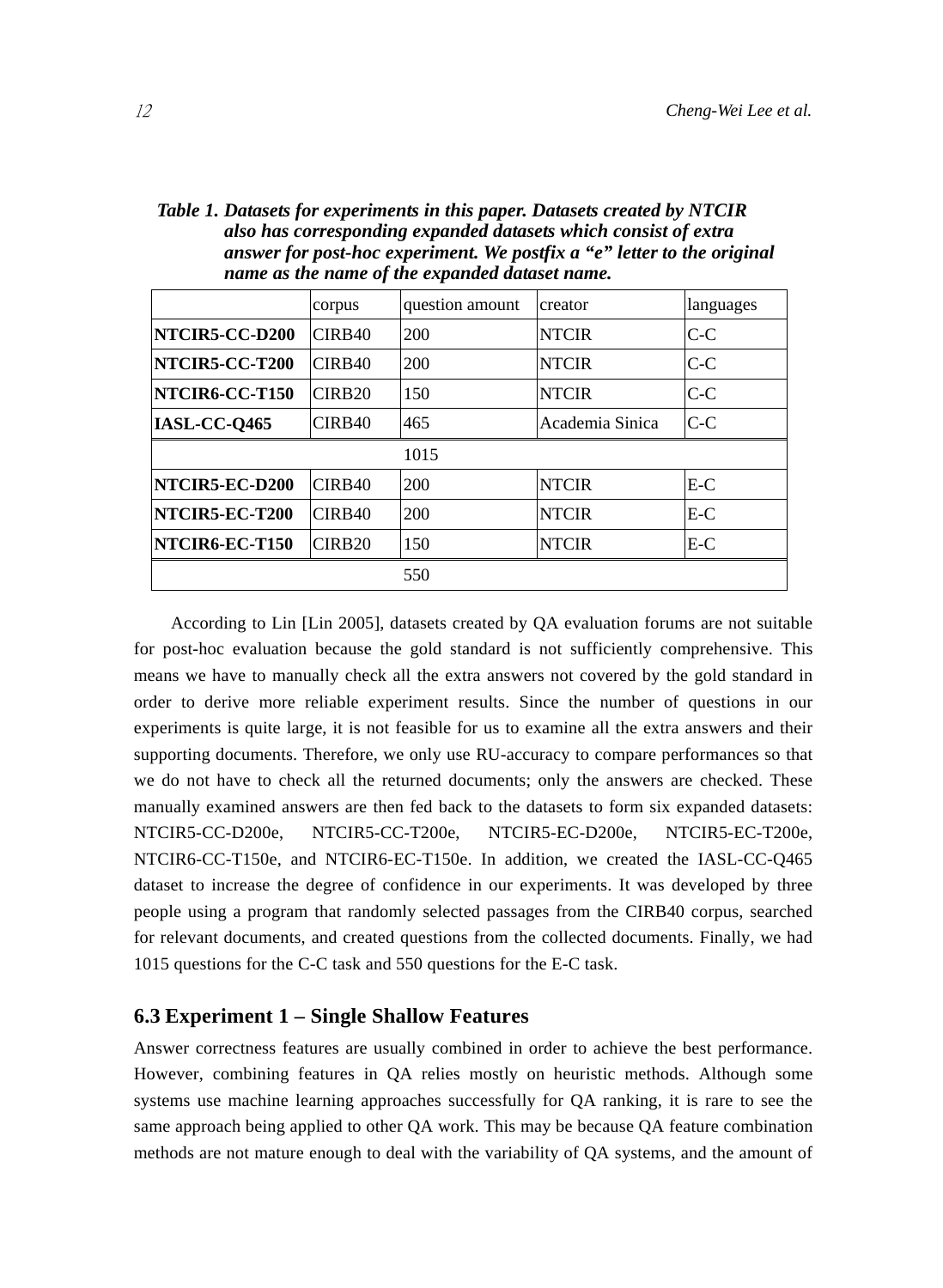training data is not sufficient to train good models. Therefore, instead of combined features, we only studied the effect of single ranking features because we assume they are more reliable and can be easily applied to other systems or languages. Table 2 shows the experimental set-up.

| <b>Independent Variables</b> | Ranking Feature, Mono- or Cross-lingual          |  |  |
|------------------------------|--------------------------------------------------|--|--|
| <b>Dependent Variables</b>   | Accuracy, MRR, EAA                               |  |  |
| <b>Controlled Variables</b>  | Passage Depth, Translation Engine, Answer Filter |  |  |

*Table 2. Experimental Set-up for Experiment 1 – Single Shallow Features* 

Along with SCO-QAT, we tested the following widely used shallow features: *keyword overlap* (KO), *density*, *IR score* (IR), *mutual information score* (MI), and *answer frequency*. The *keyword overlap* feature represents the ratio of question keywords found in a passage, as used in [Cooper and Ruger 2000; Molla and Gardiner 2005; Zhao *et al*. 2005]. The *IR score* [Kwok and Deng 2006; Zheng 2002], which is provided by the passage retrieval module, is the score of the passage containing the answer. In ASQA2, the *IR score* is produced by the Lucene information retrieval engine<sup>6</sup>. *Density* is defined as the average distance between the answer and question keywords in a passage. There are several ways to calculate density. In this experiment, we simply adopt Lin's formula [Lin *et al*. 2005], which performed well in NTCIR-5 CLQA. The *mutual information score* is calculated by the PMI method used in [Magnini *et al*. 2001], and instead of being based on the Web, it is calculated based on the whole corpus.

The experiment results are listed in Table 3. SCO-QAT performs very well on C-C datasets, achieving 0.522 EAA for the NTCIR5-CC-D200e dataset, 0.515 for the NTCIR5-CC-T200e dataset, 0.546 for the IASL-CC-Q465 dataset, and 0.406 for the NTCIR6-CC-T150 dataset. Compared to other features, the differences are in the range 0.063~0.522 for EAA.

<sup>&</sup>lt;sup>6</sup> We adopted Lucene 2.0.0, which uses Vector Space Model as the default method to calculate the IR score of a document. Detail information can be found in the Lucene API documentation: Class Similarity:http://lucene.apache.org/java/2\_0\_0/api/org/apache/lucene/search/Similarity.htmlClass DefaultSimilarity:

http://lucene.apache.org/java/2\_0\_0/api/org/apache/lucene/search/DefaultSimilarity.html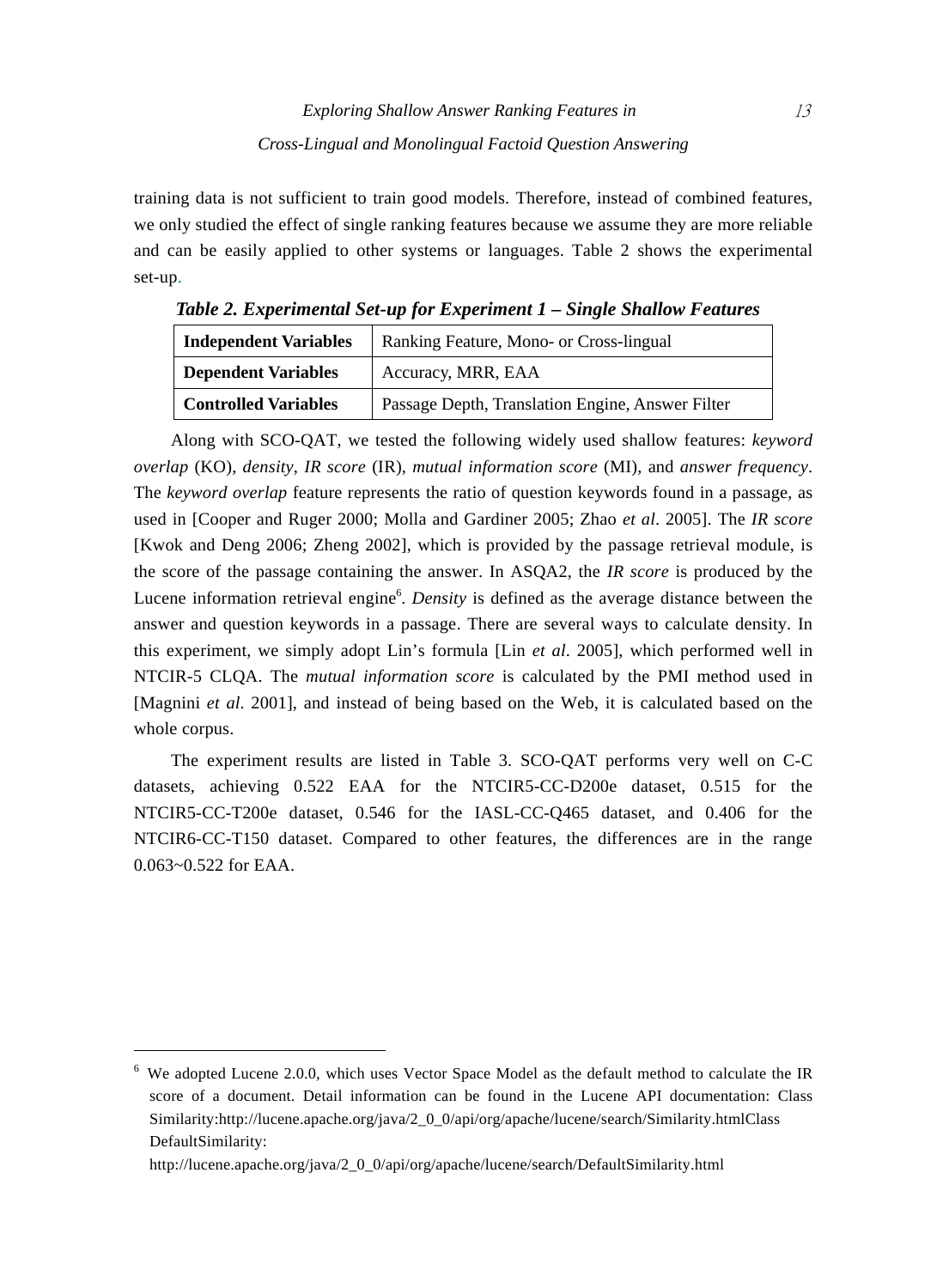| Table 3. The performance of single features. "Accuracy" is the RU-Accuracy, "MRR" |
|-----------------------------------------------------------------------------------|
| is Top5 RU-Mean-Reciprocal-Rank scores, and "EAA" is the Expected                 |
| Answer Accuracy. CC-ALL and EC-ALL are the respective combinations of             |
| all the CC and EC datasets.                                                       |

|                                   | NTCIR5-CC-D200e |       | NTCIR5-CC-T200e |                |       |            |
|-----------------------------------|-----------------|-------|-----------------|----------------|-------|------------|
|                                   | Accuracy        | EAA   | <b>MRR</b>      | Accuracy       | EAA   | <b>MRR</b> |
| <b>SCOQAT</b>                     | 0.545           | 0.522 | 0.621           | 0.515          | 0.515 | 0.586      |
| KO                                | 0.515           | 0.254 | 0.601           | 0.495          | 0.245 | 0.569      |
| Density                           | 0.375           | 0.368 | 0.501           | 0.390          | 0.380 | 0.479      |
| Frequency                         | 0.445           | 0.431 | 0.560           | 0.395          | 0.366 | 0.499      |
| IR                                | 0.515           | 0.425 | 0.598           | 0.495          | 0.420 | 0.569      |
| $\mathbf{M}$                      | 0.210           | 0.210 | 0.342           | 0.155          | 0.290 | 0.138      |
|                                   | IASL-CC-Q465    |       |                 | NTCIR6-CC-T150 |       |            |
|                                   | Accuracy        | EAA   | <b>MRR</b>      | Accuracy       | EAA   | <b>MRR</b> |
| <b>SCOQAT</b>                     | 0.578           | 0.546 | 0.628           | 0.413          | 0.406 | 0.495      |
| KO                                | 0.568           | 0.247 | 0.618           | 0.367          | 0.130 | 0.476      |
| Density                           | 0.432           | 0.369 | 0.519           | 0.340          | 0.314 | 0.420      |
| Frequency                         | 0.413           | 0.406 | 0.486           | 0.340          | 0.343 | 0.431      |
| IR                                | 0.518           | 0.406 | 0.587           | 0.367          | 0.283 | 0.460      |
| $\mathbf{M}$                      | 0.138           | 0.124 | 0.280           | 0.167          | 0.142 | 0.281      |
|                                   | NTCIR5-EC-D200  |       |                 | NTCIR5-EC-T200 |       |            |
|                                   | Accuracy        | EAA   | <b>MRR</b>      | Accuracy       | EAA   | <b>MRR</b> |
| <b>SCOQAT</b>                     | 0.250           | 0.240 | 0.349           | 0.185          | 0.187 | 0.265      |
| KO                                | 0.290           | 0.117 | 0.376           | 0.195          | 0.093 | 0.288      |
| Density                           | 0.190           | 0.186 | 0.294           | 0.180          | 0.177 | 0.245      |
| Frequency                         | 0.300           | 0.297 | 0.394           | 0.190          | 0.181 | 0.280      |
| IR                                | 0.295           | 0.262 | 0.385           | 0.270          | 0.210 | 0.326      |
| MI                                | 0.145           | 0.145 | 0.262           | 0.060          | 0.046 | 0.164      |
|                                   | NTCIR6-EC-T150  |       |                 |                |       |            |
|                                   | Accuracy        | EAA   | <b>MRR</b>      |                |       |            |
| <b>SCOQAT</b>                     | 0.193           | 0.180 | 0.268           |                |       |            |
| <b>KO</b>                         | 0.220           | 0.061 | 0.292           |                |       |            |
| Density                           | 0.187           | 0.180 | 0.268           |                |       |            |
| Frequency                         | 0.213           | 0.194 | 0.283           |                |       |            |
| $\ensuremath{\mathsf{IR}}\xspace$ | 0.180           | 0.265 | 0.146           |                |       |            |
| MI                                | 0.107           | 0.069 | 0.205           |                |       |            |
|                                   | <b>CC-ALL</b>   |       |                 | <b>EC-ALL</b>  |       |            |
|                                   | Accuracy        | EAA   | <b>MRR</b>      | Accuracy       | EAA   | MRR        |
| <b>SCOQAT</b>                     | 0.535           | 0.514 | 0.599           | 0.211          | 0.204 | 0.296      |
| KO                                | 0.513           | 0.231 | 0.584           | 0.236          | 0.093 | 0.321      |
| Density                           | 0.399           | 0.363 | 0.493           | 0.185          | 0.181 | 0.269      |
| Frequency                         | 0.405           | 0.394 | 0.495           | 0.236          | 0.227 | 0.322      |
| IR                                | 0.491           | 0.424 | 0.538           | 0.255          | 0.212 | 0.331      |
| MI                                | 0.160           | 0.176 | 0.264           | 0.104          | 0.088 | 0.211      |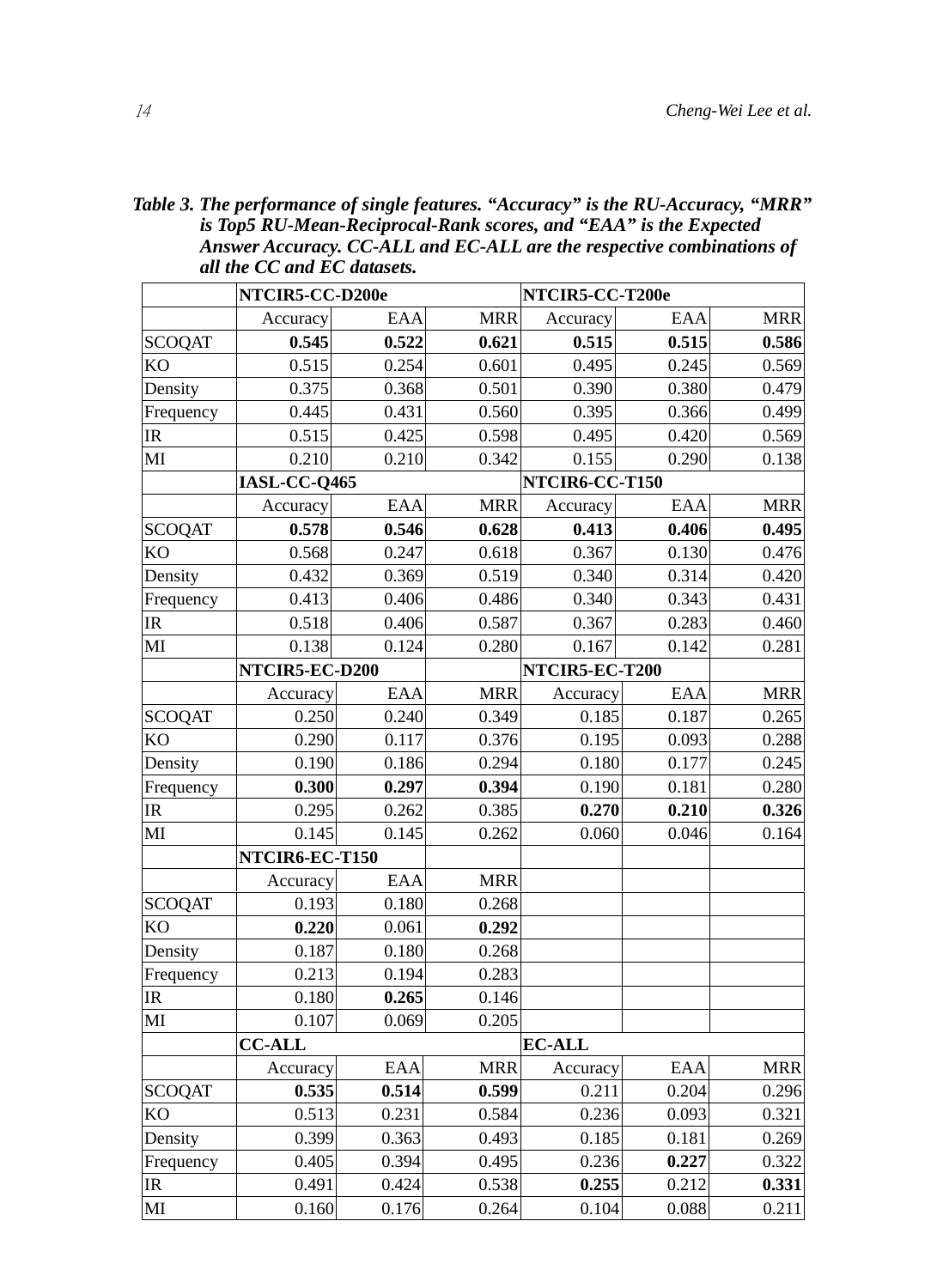In addition to comparing single ranking features, we compared the SCO-QAT results with those of other participants in the NTCIR5 CLQA task (Table 4). As the other QA systems used combined features, this is a single- versus combined-feature comparison. In the NTCIR5 CLQA task [Sasaki *et al*. 2005], there were thirteen Chinese QA runs with an accuracy range of 0.105~0.445, and a mean of 0.315. It is impressive that ASQA2 with the single SCO-QAT feature achieved 0.515 accuracy<sup>7</sup>, which was much better than the accuracy of ASQA1 [Lee *et al*. 2005], the best performing system in the NTCIR5 CLQA C-C subtask.

| <b>Subtask</b> | <b>System</b>                         | <b>RU-Accuracy</b> |
|----------------|---------------------------------------|--------------------|
| NTCIR5 CC      | Best Participant (ASQA1)              | 0.445              |
|                | ASQA2 with SCO-QAT only               | 0.515              |
| NTCIR5 EC      | <b>Best Participant</b>               | 0.165              |
|                | ASQA2 with SCO-QAT only               | 0.185              |
| NTCIR6 CC      | Best Participant (ASQA2 full version) | 0.553              |
|                | ASQA2 with SCO-QAT only               | 0.413              |
| NTCIR6 EC      | Best Participant (ASQA2 full version) | 0.340              |
|                | ASQA2 with SCO-QAT only               | 0.193              |

*Table 4. Performance comparison of SCO-QAT (single feature) and the best systems at NTCIR5 and NTCIR6 CLQA (combined features)* 

Although SCO-QAT still performs well on the E-C datasets, its performance is not as good as on the C-C datasets. After analyzing the failed cases of E-C QA, we found the major problem was that some translations introduced words not listed in the stop word list. For example, there were some English questions in NTCIR CLQA, such as "Who is in charge of Indonesia's cabinet in 2000?"After processing their Google translations, we identified improper keywords that were not on our stop word lists. For example, in the translation of the above question,"由誰負責的印尼內閣於 2000 年?", we found"由"and"於". Since SCO-QAT aggregates all co-occurrence scores, the effect of improper keywords is compounded. Although this problem could be solved by simply adding more stop words to the list, it should be noted that more new stop words may be introduced if the machine translation engine is changed. A better solution is to use the term-by-term translation approach because the stop word list can be controlled more easily.

Although *frequency* is the simplest of the shallow features, it performs surprisingly well. It even achieves the best performance on one E-C dataset (NTCIR5-EC-D200). This may be

 $7$  The 0.515 accuracy is based on NTCIR5-CC-T200e dataset. If based on the NTCIR5-CC-T200 dataset, the accuracy is 0.505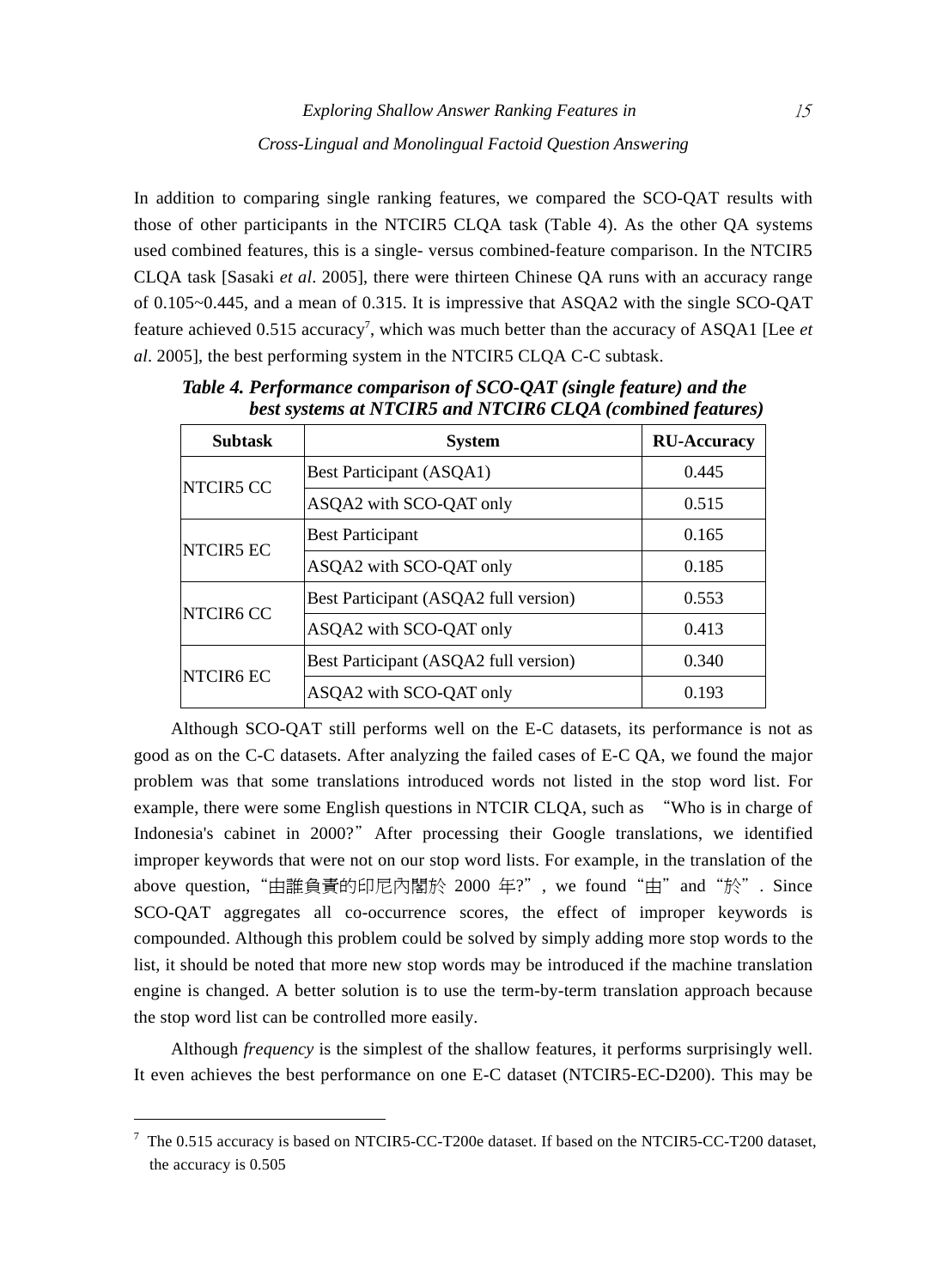due to the effectiveness of the ASQA2 answer filtering module, the characteristics of the Chinese news corpus, or the way questions were created, which caused questions with high frequency answers to be selected. We cannot find any papers on the effect of applying the frequency feature only. Further investigation is, therefore, needed to explain the phenomenon.

The density feature measures the density of question terms around the answer based on the co-occurrence and distance information. Although it is widely used in QA systems, its performance is not as good as that of the IR score, which does not consider the distance information. This could be because the distance information is much noisier in QA that involves Chinese (*e.g*., E-C and C-C).

We identified two types of errors caused by machine translations: wrong-term errors and synonym errors. Both types have a negative effect on the ranking features because the quality of the passages is often poor. The following is an example of a wrong term error. For the English question"Who is the director of the Chinese movie Crouching Tiger, Hidden Dragon?", the word "director" was translated by Google Translate to the wrong term "新 任"in"誰是新任的中國電影臥虎藏龍?". Here, the semantics of"director"and"新 任"are completely different. In cases like this, it is impossible to find good quality passages for ranking. Synonym errors occur when improper synonyms are introduced. For example, the English question "Who was Taiwan's Central Bank Governor with the longest tenure?" is translated to "誰是台灣的央行行長最長任期?"by Google. Although "行長" is the correct translation for mainland China, it is not the normal way to describe the head of a bank in Taiwan; therefore, a query with "行長" can not retrieve appropriate passages from Taiwanese news corpora (*e.g*., CIRB40 and CIRB20).

## **6.4 Experiment 2 –Influence of Machine Translation Quality**

To develop a cross-lingual QA system, a monolingual system is usually created first and then some modules are adjusted to meet cross-lingual requirements. There are two widely used approaches: question translation and term-by-term translation. In the question translation approach, the question is translated into the target language by machine translation. The translated question is then input to the monolingual system. In the term-by-term approach, questions are analyzed in the source language and split into several important terms, which are then translated by using a bilingual dictionary or other techniques.

Since ASQA2 adopts the question translation approach, we can control the translation quality intuitively using different machine translation engines. Noisy information introduced by a machine translation engine propagates down through the QA modules and results in wrong answers. We tested our system on two machine translation services (namely, Google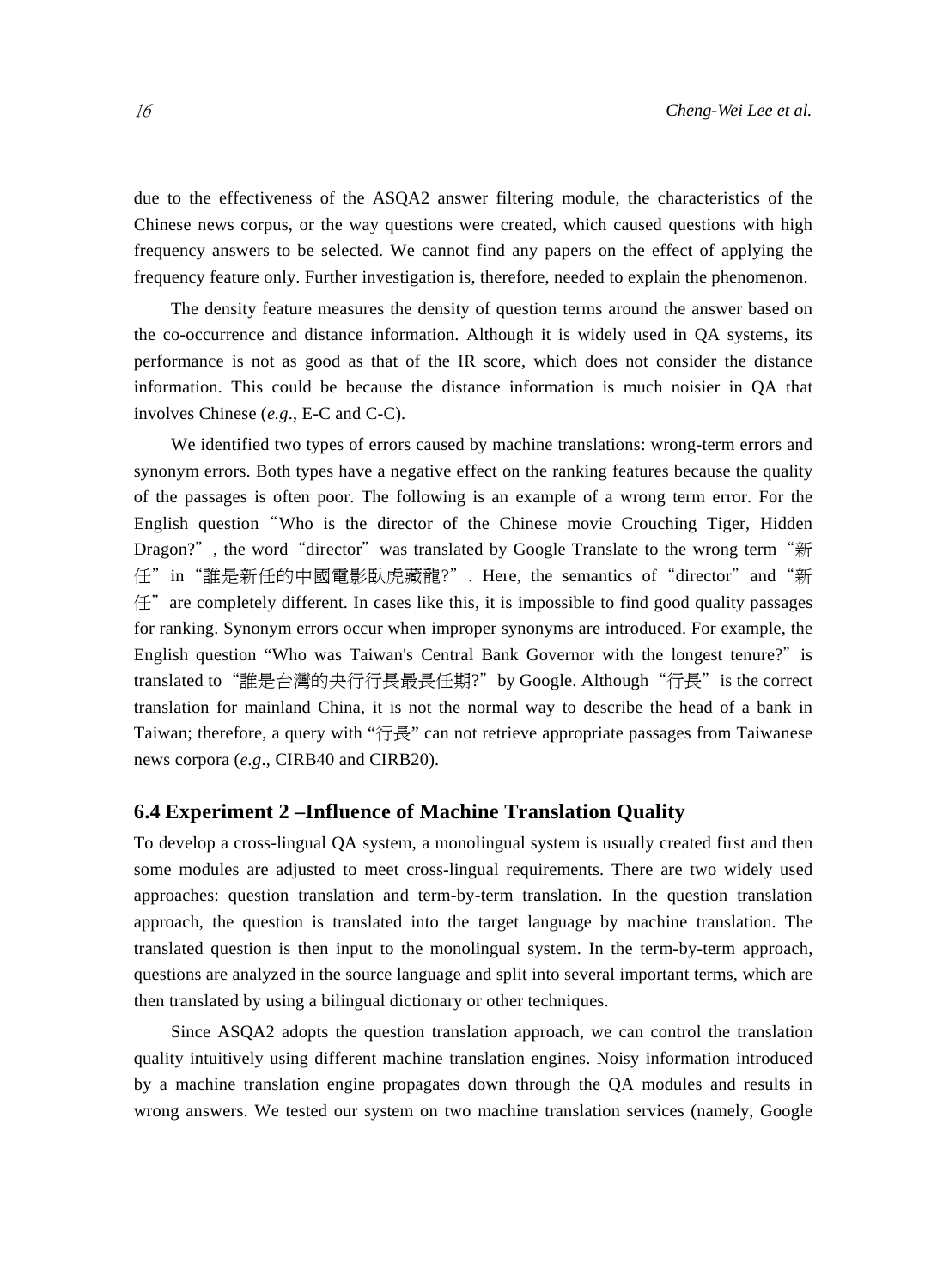Translate and  $SYSTRAN<sup>8</sup>$ ) to determine how the translation quality affects the answer ranking features. Table 5 shows the experimental set-up.

*Table 5. Experimental Set-up for Experiment 2 – Influence of Machine Translation Quality* 

| <b>Independent Variables</b> | Ranking Feature, Translation Engine                  |  |  |
|------------------------------|------------------------------------------------------|--|--|
| <b>Dependent Variables</b>   | Accuracy, MRR, EAA                                   |  |  |
| <b>Controlled Variables</b>  | Passage Depth, Mono- or Cross-lingual, Answer Filter |  |  |

We observe that Google's translation quality is better than that of SYSTRAN. In other words, the accuracy declines when Google Translate is replaced by SYSTRAN. The performance decrease ratio (calculated as the performance of using SYSTRAN divided by that of using Google) for each of the three E-C datasets is shown in Table 6. It seems to be difficult to predict the influence of the translation quality. If we only look at each dataset, the decrease ratio is quite unstable, ranging from 48.3% to 96.9% in terms of accuracy. However, when we consider the ratio based on all the datasets, it becomes more stable for all the ranking features. The standard deviation of the decrease in the accuracy ratio drops from more than 0.11 to 0.0655, which shows that the current datasets of NTCIR CLQA may be too small to be used with confidence in our experiments. Thus, it would be better to use all the EC datasets when comparing QA systems.

For the EC-ALL dataset, SCO-QAT yields a better performance decrease ratio in terms of accuracy and EAA, but not in terms of MRR. The Frequency feature still performs relatively well, because the frequency of an answer is less dependant on the translation quality.

<sup>&</sup>lt;sup>8</sup> We used the Yahoo! BABEL FISH service, which is powered by SYSTRAN. The translations were obtained from Google and Yahoo in May 2007 and June 2007, respectively.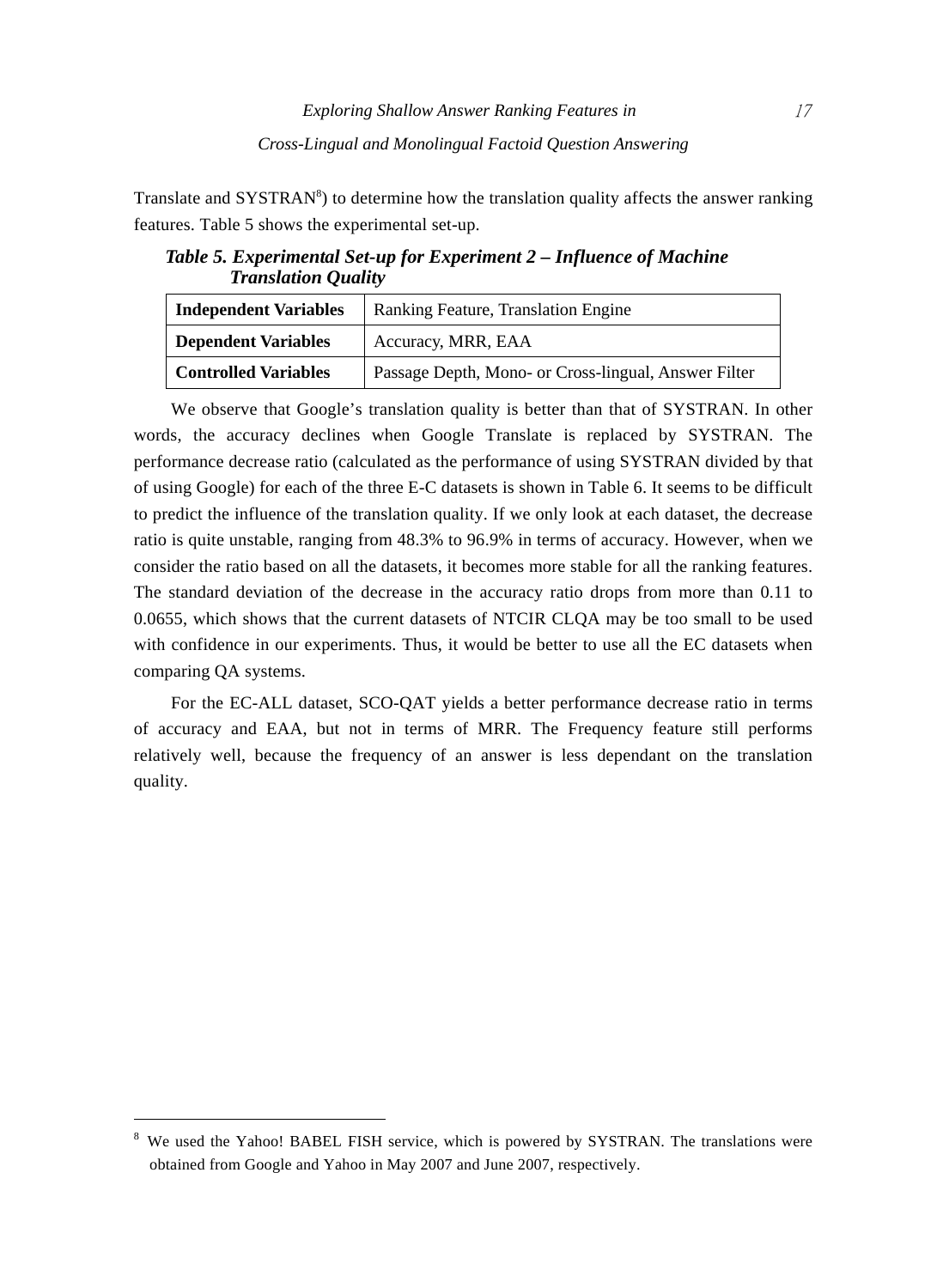|               | (a) NTCIR5-EC-D200 |        |              | (b) NTCIR5-EC-T200 |        |            |
|---------------|--------------------|--------|--------------|--------------------|--------|------------|
|               | Accuracy           | EAA    | <b>MRR</b>   | Accuracy           | EAA    | <b>MRR</b> |
| <b>SCOQAT</b> | 80.0%              | 79.2%  | 62.6%        | 59.5%              | 59.0%  | 67.4%      |
| <b>KO</b>     | 69.0%              | 83.5%  | 76.2%        | 51.3%              | 58.7%  | 60.9%      |
| Density       | 73.7%              | 75.3%  | 78.7%        | 61.1%              | 59.8%  | 68.2%      |
| Frequency     | 73.3%              | 68.8%  | 77.5%        | 47.4%              | 47.4%  | 62.8%      |
| <b>IR</b>     | 79.7%              | 80.5%  | 78.9%        | 35.2%              | 45.1%  | 49.3%      |
| MI            | 48.3%              | 34.5%  | 66.8%        | 91.7%              | 72.2%  | 79.0%      |
| Stdev.        | 0.1173             | 0.1826 | 0.0697       | 0.1910             | 0.0980 | 0.0980     |
|               | (c) NTCIR6-EC-T150 |        | $(d) EC-ALL$ |                    |        |            |
|               | Accuracy           | EAA    | <b>MRR</b>   | Accuracy           | EAA    | <b>MRR</b> |
| <b>SCOQAT</b> | 82.8%              | 86.2%  | 83.1%        | 74.1%              | 74.2%  | 69.2%      |
| <b>KO</b>     | 87.9%              | 71.9%  | 85.7%        | 68.5%              | 72.4%  | 73.6%      |
| Density       | 89.3%              | 88.3%  | 85.7%        | 73.5%              | 73.3%  | 77.1%      |
| Frequency     | 96.9%              | 97.6%  | 91.3%        | 71.5%              | 69.3%  | 76.2%      |
| IR            | 66.7%              | 62.3%  | 71.3%        | 60.0%              | 64.3%  | 66.6%      |
| MI            | 56.2%              | 51.0%  | 72.6%        | 59.6%              | 45.1%  | 71.8%      |
| Stdev.        | 0.1538             | 0.1762 | 0.0794       | 0.0655             | 0.1105 | 0.0403     |

*Table 6. Performance decrease ratio of shallow features on E-C QA when Google is replaced by SYSTRAN.* 

## **6.5 Experiment 3 –Influence of Passage Quality Introduced by Deep Passages**

Passage depth, defined as the number of passages used for answer extraction and answer ranking, plays a critical role in a QA system. On the one hand, by increasing the passage depth we can obtain more relevant passages and, therefore, have a better chance of improving QA performance. On the other hand, increasing the passage depth also introduces more irrelevant passages. If a ranking feature can not handle the noise caused by deep passages, it can not benefit from additional relevant passages.

In this experiment, we increase the number of passages to evaluate the performance of shallow features when the number of irrelevant passages increases. The experimental setup is shown in Table 7.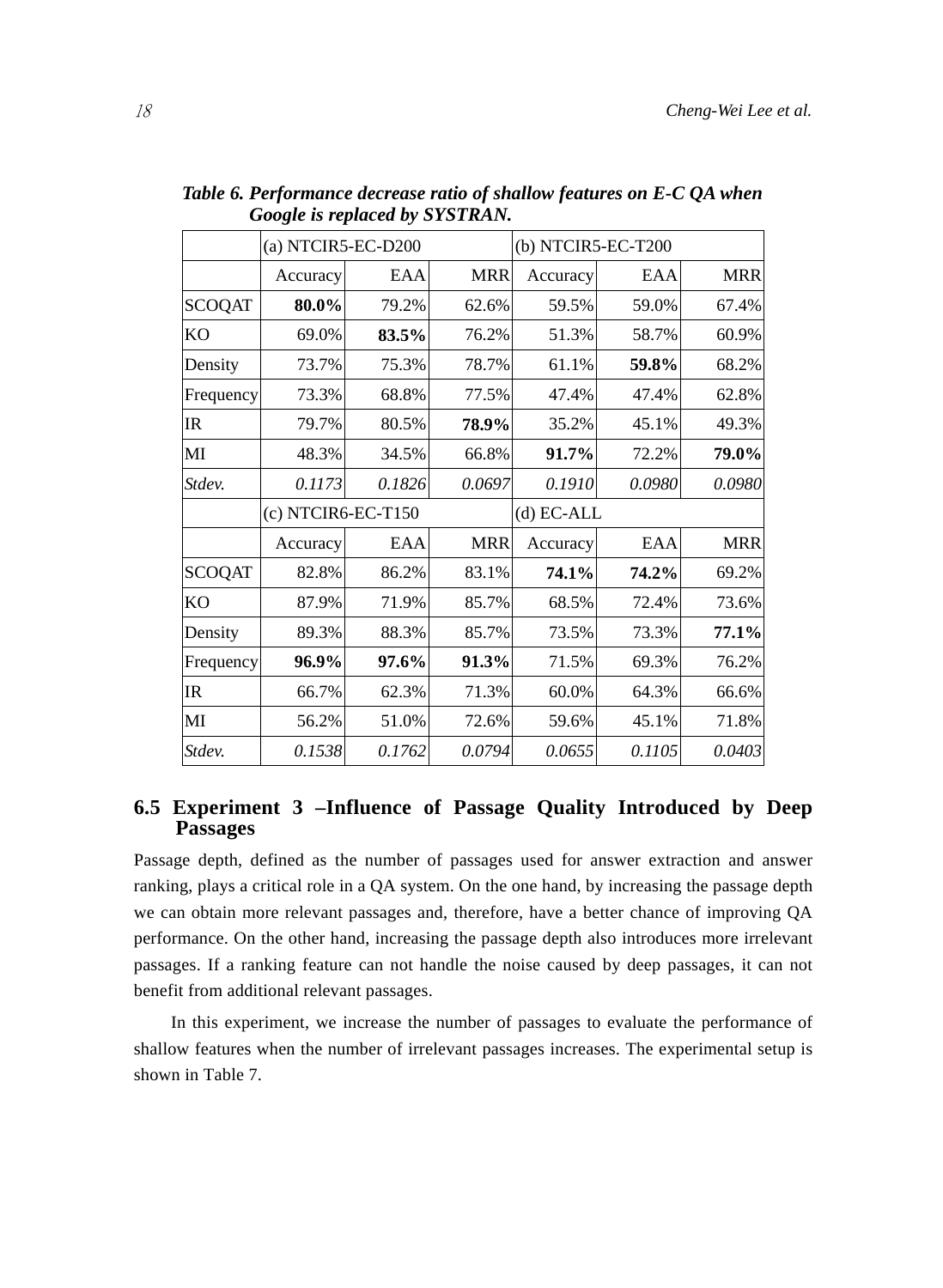#### *Cross-Lingual and Monolingual Factoid Question Answering*

*Table 7. Experimental Set-up for Experiment 3 – Influence of Passage Quality Introduced by Deep Passages.* 

| <b>Independent Variables</b> | Ranking Feature, Passage Depth, Mono-or Cross-lingual |  |  |  |
|------------------------------|-------------------------------------------------------|--|--|--|
| <b>Dependent Variables</b>   | Accuracy, MRR, EAA                                    |  |  |  |
| <b>Controlled Variables</b>  | Translation Engine, Answer Filter                     |  |  |  |

-SCOQAT - H-KO

-Density







*Figure 4. Single feature accuracy over 5 passage depth points (100, 200, 300, 400, 500) for all C-C and E-C datasets.* 

We observe the performance of all C-C and E-C datasets at five depth points between 100 and 500, as shown in Figure 4. We chose 100 as the starting depth because it is commonly adopted in QA systems as the document depth or passage depth. As expected, for both CC and EC situations, EAA declines when the passage depth increases. (The IR score ranking feature is an exception. It always remains the same because the passage IR score of an answer does not change when the passage depth increases). However, the decrease in EAA is not as high as we expected, which suggests that, with the exception of frequency and MI, shallow ranking features can handle deep passage noise.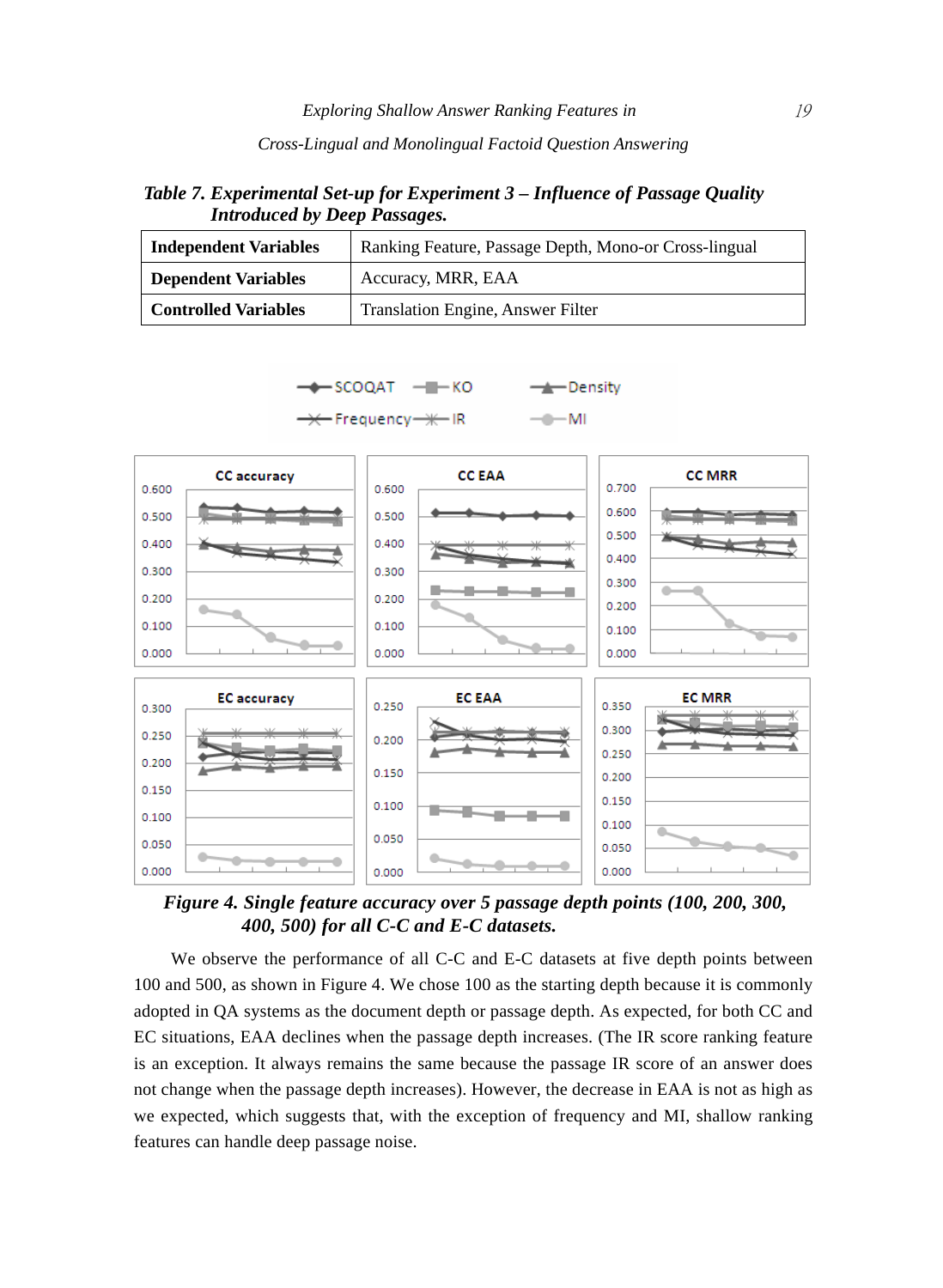Among the ranking features, *frequency* and *MI* are influenced by passage depth the most. In EC, while *frequency* is the best at depth 100 in terms of EAA, the latter decreases rapidly when the passage depth increases to 200, which is much more unreliable than in the CC situation. In other words, the *accuracy* feature is much more unreliable in EC. For *MI*, it not only performed worse than the other features in terms of EAA, but also decreased substantially when the depth increased. This suggests that *MI* may not be suitable for retrieved passages, although it has been applied successfully when using the Web as a corpus.

Some of the examples found confirm that the number of irrelevant passages increases when the number of passages increases. For example, when the number of passages is 100, the most frequent answer given to the Chinese question"西元 2000 年加入奧地利聯合政府的自 由黨黨魁是誰?"(Who is the leader of Freedom Party joining the Austria coalition government in 2000?) is "海德"(Haider), which is correct. However, when the number increases to 200, the most frequent answer is "小澤一郎" (OZAWA Ichiro), which is incorrect. This causes *density* and the other shallow features to fail in this situation.

#### **6.6 Experiment 4 –Influence of Answer Quality**

As answer ranking is directly influenced by the answer quality, it is important to evaluate the ranking feature on answers of different quality. In this experiment, we adjusted the answer quality by changing the answer filter. The experimental set-up is detailed in Table 8.

| <b>Independent Variables</b> | Ranking Feature, Mono- or Cross-lingual          |  |  |
|------------------------------|--------------------------------------------------|--|--|
| <b>Dependent Variables</b>   | Accuracy, MRR, EAA                               |  |  |
| <b>Controlled Variables</b>  | Passage Depth, Translation Engine, Answer Filter |  |  |

The Expected Answer Type filter (EAT filter) is a submodule of ASQA2 that eliminates answers deemed incompatible with the question type. For example, if the question type is Q\_LOCATION\_COUNTRY, only answers representing countries will be retained. It is common for QA systems to use this kind of filtering mechanism, but they differ in the granularity of the answer type system they use. With a good EAT filter, the quality of the input for the subsequent Answer Ranking module will be less noisy and easier to deal with.

By utilizing the ASQA2 answer-type system (*i.e*., 6 coarse-grained and 62 fine-grained types), we can experiment with answer ranking features on different granularities. We built three EAT filters, namely, a DoNothing Filter, a Coarse-grained Filter<sup>9</sup>, and a Fine-grained Filter. The DoNothing Filter does not filter out any answers; therefore, it may contain a lot of noisy information. The Coarse-grained Filter and Fine-grained Filter use coarse-grained and

<sup>9</sup> The Fine-grained filter was used in ASQA1 and ASQA2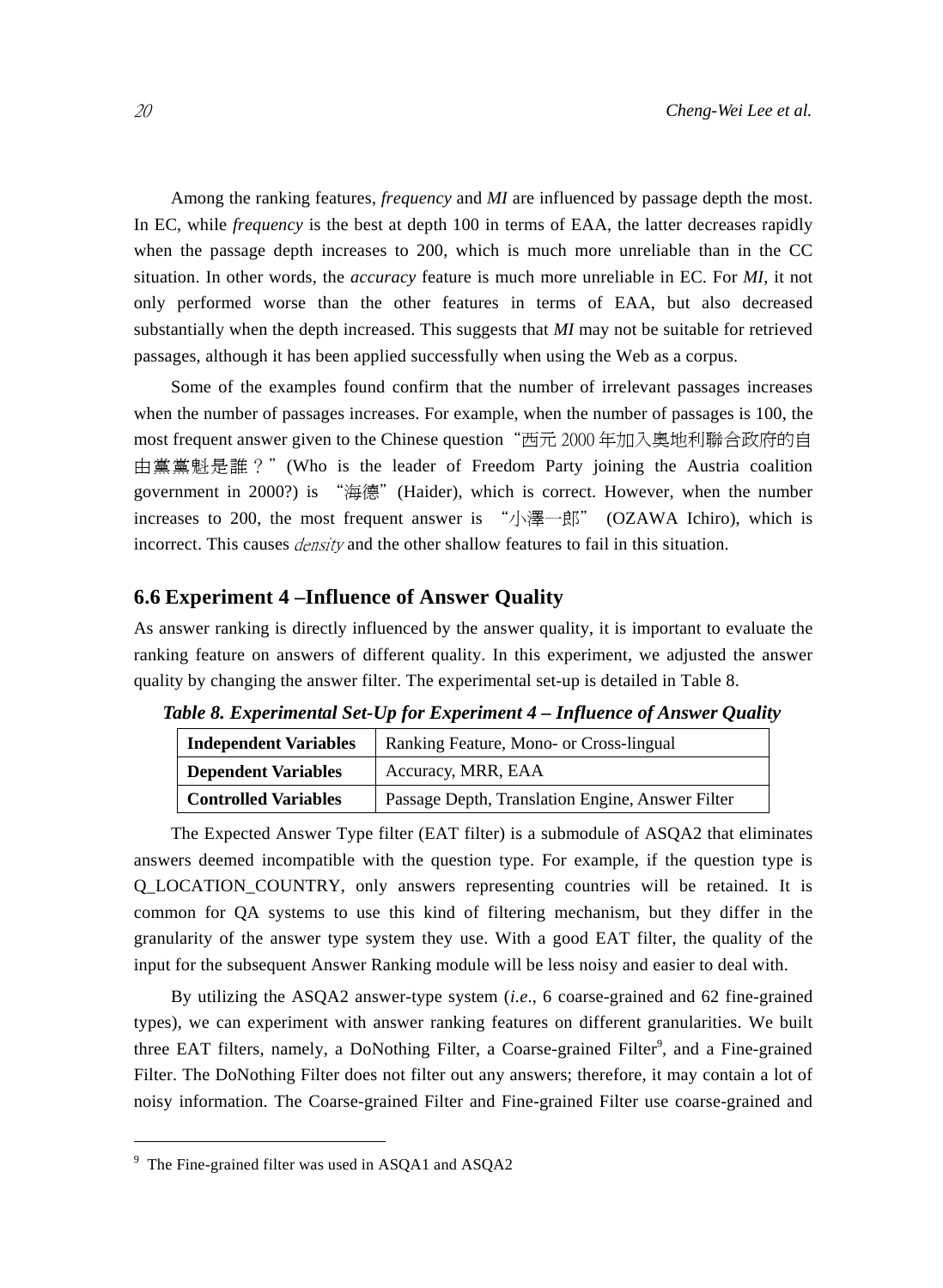fine-grained type information respectively.

The Fine-grained Filter is used in the single feature experiment described in Section 6.3. Here, we conduct the same single feature experiment with the other two noisier EAT filters. The results are shown in Table 9. As expected, the performance of every feature deteriorates with the noisy EAT filters. In the CC datasets, with the Coarse-grained Filter, SCO-QAT's EAA declines from 0.514 to 0.499 on the CC-ALL dataset, but it is still better than the other features. Even with the noisiest DoNothing Filter, SCO-QAT can still maintain a 71% decrease ratio for the CC-ALL dataset, thereby demonstrating its robustness. The calculation of decrease ratios in this section is similar to that in the "Influence of Machine Translation Quality" section. When speaking of Coarse-grained Filter, it is calculated as the performance of using Coarse-grained Filter divided by the performance of using Fine-grained Filter. When speaking of DoNothing Filter, the formula is the same except that the numerator is replaced with the performance of using DoNothing Filter.

| Coarse-Grained (Decrease Ratio = Coarse-Grained / Fine-Grained) |                               |                            |               |                              |            |               |  |
|-----------------------------------------------------------------|-------------------------------|----------------------------|---------------|------------------------------|------------|---------------|--|
|                                                                 | (a) NTCIR5-CC-D200e           |                            |               | (b) NTCIR5-CC-T200e          |            |               |  |
|                                                                 | Accuracy                      | EAA                        | <b>MRR</b>    | Accuracy                     | EAA        | MRR           |  |
| <b>SCOQAT</b>                                                   | $ 0.515(94\%) 0.492(94\%)$    |                            | $0.594(96\%)$ | 0.5(97%)                     | 0.498(97%) | $0.56(96\%)$  |  |
| KO                                                              | $0.475(92\%)$ $0.229(90\%)$   |                            | 0.564(94%)    | 0.48(97%)                    | 0.224(92%) | $0.545(96\%)$ |  |
| Density                                                         | $0.355(95%)$ $0.35(95%)$      |                            | 0.473(95%)    | 0.345(88%)                   | 0.333(88%) | 0.441(92%)    |  |
| Frequency                                                       |                               | $0.41(92%)$ $0.408(95%)$   | 0.524(93%)    | 0.37(94%)                    | 0.344(94%) | 0.472(95%)    |  |
| IR                                                              | $0.475(92\%)$ $0.392(92\%)$   |                            | 0.559(94%)    | 0.465(94%)                   | 0.375(89%) | 0.539(95%)    |  |
| $\mathbf{M}$                                                    | $0.035(17%)$ $0.031(15%)$     |                            | 0.089(26%)    | 0.04(26%)                    | 0.034(12%) | 0.104(75%)    |  |
|                                                                 | $(c)$ IASL-CC-Q465            |                            |               | (d) NTCIR6-CC-T150           |            |               |  |
|                                                                 | Accuracy                      | EAA                        | <b>MRR</b>    | Accuracy                     | EAA        | <b>MRR</b>    |  |
| <b>SCOQAT</b>                                                   |                               | $ 0.568(98\%) 0.536(98\%)$ | 0.619(99%)    | 0.407(98%)                   | 0.398(98%) | 0.486(98%)    |  |
| <b>KO</b>                                                       | $0.551(97%)$ $0.232(94%)$     |                            | 0.604(98%)    | $0.367(100\%)$ $0.123(95\%)$ |            | 0.468(98%)    |  |
| Density                                                         | $0.406(94\%)$ $0.337(91\%)$   |                            | 0.498 (96%)   | 0.327(96%)                   | 0.301(96%) | 0.405(97%)    |  |
| Frequency                                                       | $(0.394(95\%)$ $(0.385(95\%)$ |                            | 0.468(96%)    | $0.34(100\%)$                | 0.339(99%) | $0.43(100\%)$ |  |
| IR                                                              | $0.508$ (98%) $ 0.39$ (96%)   |                            | 0.576(98%)    | $0.367(100\%)$               | 0.269(95%) | 0.45(98%)     |  |
| MI                                                              | 0.03(22%)                     | 0.02(16%)                  | 0.095(34%)    | 0.06(36%)                    | 0.032(23%) | $0.124(44\%)$ |  |
|                                                                 | (e) CC-ALL                    |                            |               |                              |            |               |  |
|                                                                 | Accuracy                      | <b>EAA</b>                 | <b>MRR</b>    |                              |            |               |  |
| <b>SCOQAT</b>                                                   |                               | $0.52(97%)$ $0.499(97%)$   | 0.583(97%)    |                              |            |               |  |
| KO                                                              | $0.495(96\%)$ $0.214(93\%)$   |                            | 0.564(97%)    |                              |            |               |  |
| Density                                                         | $0.372(93%)$ $0.333(92%)$     |                            | 0.468(95%)    |                              |            |               |  |
| Frequency                                                       | $0.384(95%)$ $0.374(95%)$     |                            | 0.474 (96%)   |                              |            |               |  |
| IR                                                              | $0.472(96\%)$ $0.369(94\%)$   |                            | 0.547(97%)    |                              |            |               |  |
| $\mathbf{M}$                                                    | $0.037(24%)$ $0.027(16%)$     |                            | 0.1(42%)      |                              |            |               |  |

*Table 9(a). Performance and decrease ratio in CC QA when the Coarse-grained EAT filter is replaced by Fine-grained and DoNothing EAT filters.*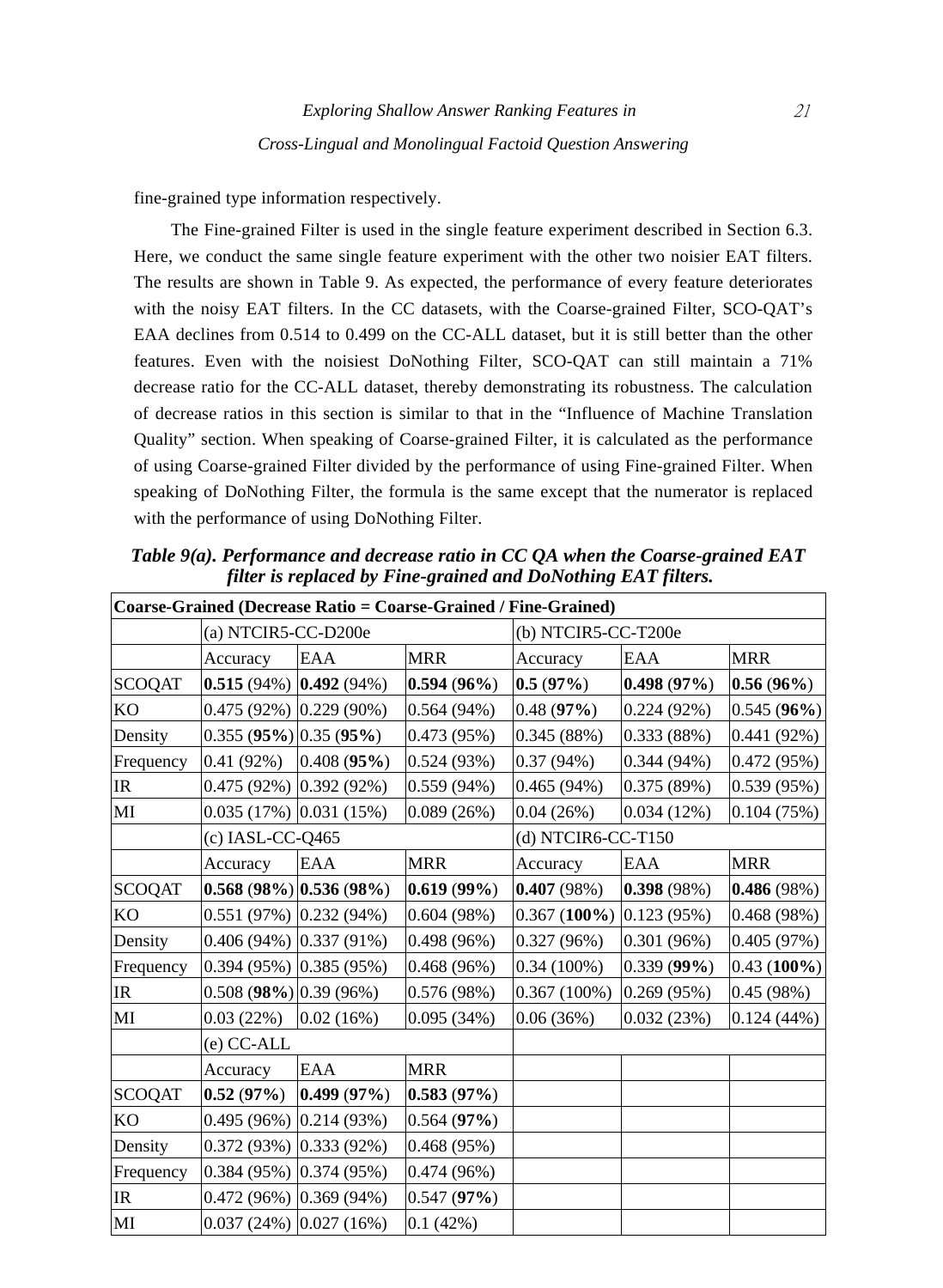Table 9 also shows the performance decrease ratio caused by inefficient EAT filters. It is calculated by dividing the performance score of a noisy EAT filter by that of the standard Fine-grained Filter. From this perspective, SCO-QAT is still the best CC feature, achieving 97% and 71% EAA decrease ratio with the Coarse-Grained Filter and DoNothing EAT filter, respectively.

| DoNothing (Decrease Ratio = DoNothing / Fine-Grained) |                     |               |            |                       |               |            |  |  |  |  |  |
|-------------------------------------------------------|---------------------|---------------|------------|-----------------------|---------------|------------|--|--|--|--|--|
|                                                       | (f) NTCIR5-CC-D200e |               |            | $(g)$ NTCIR5-CC-T200e |               |            |  |  |  |  |  |
|                                                       | Accuracy            | EAA           | <b>MRR</b> | Accuracy              | EAA           | <b>MRR</b> |  |  |  |  |  |
| <b>SCOQAT</b>                                         | 0.355(65%)          | 0.339(65%)    | 0.463(74%) | 0.345(67%)            | $0.341(66\%)$ | 0.442(76%) |  |  |  |  |  |
| KO                                                    | 0.345(67%)          | 0.082(32%)    | 0.452(75%) | 0.315(64%)            | 0.068(28%)    | 0.414(73%) |  |  |  |  |  |
| Density                                               | 0.16(43%)           | 0.14(38%)     | 0.16(32%)  | 0.185(47%)            | 0.179(47%)    | 0.275(57%) |  |  |  |  |  |
| Frequency                                             | 0.3(67%)            | 0.285(66%)    | 0.395(71%) | 0.23(58%)             | 0.22(60%)     | 0.331(66%) |  |  |  |  |  |
| IR                                                    | 0.32(62%)           | 0.135(32%)    | 0.43(72%)  | 0.335(68%)            | 0.152(36%)    | 0.428(75%) |  |  |  |  |  |
| MI                                                    | 0.02(10%)           | 0.018(9%)     | 0.108(32%) | $0.015(10\%)$         | 0.005(2%)     | 0.036(26%) |  |  |  |  |  |
|                                                       | $(h)$ IASL-CC-Q465  |               |            | (i) NTCIR6-CC-T150    |               |            |  |  |  |  |  |
|                                                       | Accuracy            | EAA           | <b>MRR</b> | Accuracy              | EAA           | <b>MRR</b> |  |  |  |  |  |
| <b>SCOQAT</b>                                         | 0.428(74%)          | 0.406(74%)    | 0.52(83%)  | 0.293(71%)            | 0.295(73%)    | 0.374(76%) |  |  |  |  |  |
| KO                                                    | 0.426(75%)          | 0.061(25%)    | 0.513(83%) | 0.24(65%)             | 0.034(26%)    | 0.333(70%) |  |  |  |  |  |
| Density                                               | 0.254(59%)          | 0.179(48%)    | 0.343(66%) | 0.153(45%)            | 0.131(42%)    | 0.246(59%) |  |  |  |  |  |
| Frequency                                             | 0.288(70%)          | 0.285(70%)    | 0.356(73%) | 0.22(65%)             | 0.223(65%)    | 0.304(70%) |  |  |  |  |  |
| IR                                                    | 0.376(73%)          | 0.211(52%)    | 0.473(80%) | 0.24(65%)             | 0.124(44%)    | 0.331(72%) |  |  |  |  |  |
| MI                                                    | 0.013(9%)           | 0.003(2%)     | 0.04(14%)  | 0.007(4%)             | $0.001(1\%)$  | 0.027(10%) |  |  |  |  |  |
|                                                       |                     | $(i)$ CC-ALL  |            |                       |               |            |  |  |  |  |  |
|                                                       | Accuracy            | EAA           | <b>MRR</b> |                       |               |            |  |  |  |  |  |
| <b>SCOQAT</b>                                         | 0.377(70%)          | $0.364(71\%)$ | 0.472(79%) |                       |               |            |  |  |  |  |  |
| KO                                                    | 0.361(70%)          | 0.063(27%)    | 0.455(78%) |                       |               |            |  |  |  |  |  |
| Density                                               | 0.207(51%)          | 0.164(45%)    | 0.279(57%) |                       |               |            |  |  |  |  |  |
| Frequency                                             | 0.269(66%)          | 0.263(67%)    | 0.351(71%) |                       |               |            |  |  |  |  |  |
| IR                                                    | 0.337(69%)          | 0.171(44%)    | 0.435(77%) |                       |               |            |  |  |  |  |  |
| MI                                                    | 0.014(9%)           | 0.006(3%)     | 0.051(19%) |                       |               |            |  |  |  |  |  |

 *Table 9(b). Performance and decrease ratio in CC QA when the Coarse-grained EAT filter is replaced by the Fine-grained and DoNothing EAT filters.* 

The decline in some features is caused by too many answers being collocated in the same passage. Without a proper EAT filter, a passage could contain the correct answer and other answers; or, at worst, contain several answers, none of which are compatible with the given question. For example, the first returned passage for the Chinese question "請問西元 2000 年 7 月美方派何人前往北京對 TMD 以及其他全球戰略佈局與中方展開對話?" (Who is the delegate of United States visiting Beijing to negotiate the TMD issue in July, 2000?) does not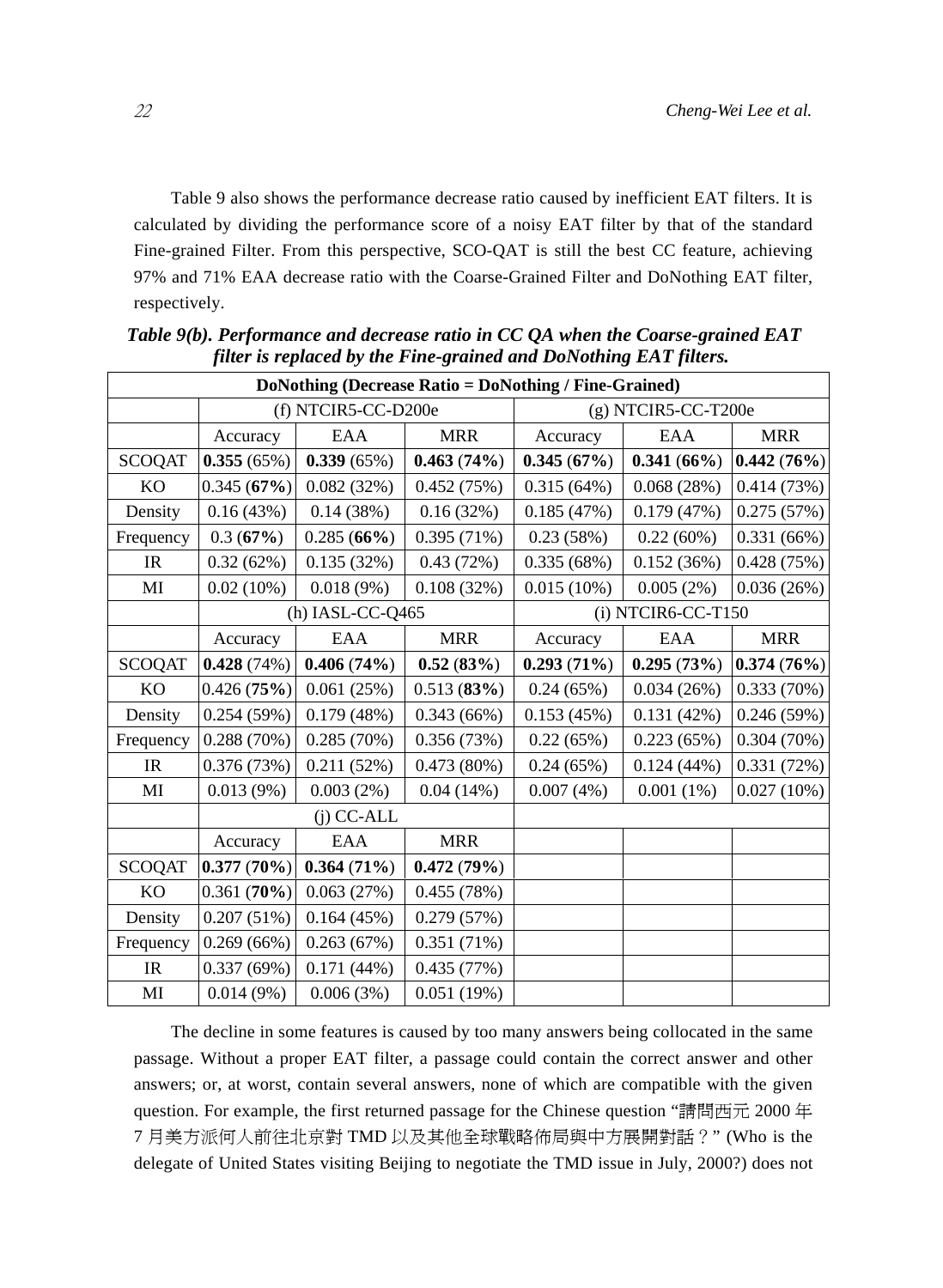contain any answers related to the PERSON type. Without a proper filter, wrong answers in the top-ranked passages would be sent to the answer ranking module. As a result, the IR score would not help us differentiate between the correct answer and incorrect ones.

Note that the decline in EC's performance is substantial when the DoNothing filter is applied. In the CC case, the decline in EAA for the SCO-QAT feature is 71%; however, in the EC case, it drops to 14%. This suggests that, in EC, information about the answer type is important, since it is more reliable than the shallow ranking features under noise introduced by translation.

*Table 10. Performance and decrease ratio in EC QA when the Coarse-grained EAT filter is replaced by the Fine-grained and DoNothing EAT filters.* 

| Coarse-Grained (Coarse-Grained / Fine-Grained) |                      |                    |                      |                    |                |                |  |  |  |  |
|------------------------------------------------|----------------------|--------------------|----------------------|--------------------|----------------|----------------|--|--|--|--|
|                                                |                      | (a) NTCIR5-EC-D200 |                      | (b) NTCIR5-EC-T200 |                |                |  |  |  |  |
|                                                | Accuracy             | EAA                | <b>MRR</b>           | Accuracy           | EAA            | <b>MRR</b>     |  |  |  |  |
| <b>SCOQAT</b>                                  | 0.2(80%)             | 0.1947(81%)        | $0.3019(86\%)$       | 0.17(91%)          | 0.1702(91%)    | $0.2431(91\%)$ |  |  |  |  |
| KO                                             | 0.255(87%)           | 0.102(87%)         | 0.334(88%)           | 0.155(79%)         | 0.07(75%)      | $0.2499(86\%)$ |  |  |  |  |
| Density                                        | 0.16(84%)            | 0.1537(82%)        | 0.2517(85%)          | 0.15(83%)          | 0.1442(81%)    | 0.2183(88%)    |  |  |  |  |
| Frequency                                      | 0.255(85%)           | 0.2559(86%)        | 0.3486(88%)          | 0.16(84%)          | 0.1608(88%)    | 0.2509(89%)    |  |  |  |  |
| IR                                             | 0.25(84%)            | 0.2262(86%)        | 0.3359(87%)          | 0.23(85%)          | 0.1826(87%)    | $0.2966(90\%)$ |  |  |  |  |
| MI                                             | 0.02(13%)            | 0.0175(12%)        | 0.0944(36%)          | 0.015(25%)         | 0.0106(23%)    | 0.0655(39%)    |  |  |  |  |
|                                                | $(c)$ NTCIR6-EC-T150 |                    | $(d)$ EC-ALL         |                    |                |                |  |  |  |  |
|                                                | Accuracy             | EAA                | <b>MRR</b>           | Accuracy           | EAA            | <b>MRR</b>     |  |  |  |  |
| <b>SCOQAT</b>                                  | $0.1867(96\%)$       | 0.1711(95%)        | $0.2586(96\%)$       | 0.1855(87%)        | 0.1794(87%)    | $0.2687(90\%)$ |  |  |  |  |
| KO                                             | 0.1867(84%)          | 0.0591(97%)        | $0.2702(92\%)$       | 0.2(84%)           | 0.0787(84%)    | 0.286(89%)     |  |  |  |  |
| Density                                        | 0.18(96%)            | 0.1766(98%)        | 0.2559(95%)          | 0.1618(87%)        | 0.1565(86%)    | 0.2407(89%)    |  |  |  |  |
| Frequency                                      | $0.1933(90\%)$       | $0.1769(91\%)$     | $0.268(94\%)$        | 0.2036(86%)        | 0.1998(87%)    | $0.2911(90\%)$ |  |  |  |  |
| IR                                             | $0.18(100\%)$        | $0.1449(99\%)$     | 0.2598(98%)          | 0.2236(87%)        | 0.1882(88%)    | $0.3009(90\%)$ |  |  |  |  |
| MI                                             | 0.0533(49%)          | 0.0391(56%)        | 0.1108(53%)          | 0.0273(26%)        | 0.0209(23%)    | $0.0884(41\%)$ |  |  |  |  |
| DoNothing (DoNothing / Fine-Grained)           |                      |                    |                      |                    |                |                |  |  |  |  |
|                                                | $(e)$ NTCIR5-EC-D200 |                    |                      | (f) NTCIR5-EC-T200 |                |                |  |  |  |  |
|                                                | Accuracy             | EAA                | $\operatorname{MRR}$ | Accuracy           | EAA            | <b>MRR</b>     |  |  |  |  |
| <b>SCOQAT</b>                                  | 0.02(8%)             | 0.0226(9%)         | 0.1254(36%)          | 0.035(19%)         | 0.035(19%)     | 0.1206(46%)    |  |  |  |  |
| <b>KO</b>                                      | 0.02(7%)             | 0.0232(20%)        | 0.1385(37%)          | 0.015(8%)          | 0.02(21%)      | 0.1207(42%)    |  |  |  |  |
| Density                                        | 0.015(8%)            | $0.019(10\%)$      | 0.1013(35%)          | 0.02(11%)          | 0.0225(13%)    | 0.0934(38%)    |  |  |  |  |
| Frequency                                      | 0.02(7%)             | 0.0163(5%)         | 0.1365(35%)          | 0.01(5%)           | 0.01(6%)       | $0.1124(40\%)$ |  |  |  |  |
| <b>IR</b>                                      | 0.02(7%)             | 0.067(26%)         | 0.1397(36%)          | 0.02(7%)           | 0.0357(17%)    | 0.1278(39%)    |  |  |  |  |
| MI                                             | $0(0\%)$             | $0.0004(0\%)$      | 0.0184(7%)           | 0.005(8%)          | $0.0003(1\%)$  | 0.0199(12%)    |  |  |  |  |
|                                                | $(g)$ NTCIR6-EC-T150 |                    |                      |                    | (h) EC-ALL     |                |  |  |  |  |
|                                                | Accuracy             | EAA                | <b>MRR</b>           | Accuracy           | EAA            | <b>MRR</b>     |  |  |  |  |
| <b>SCOQAT</b>                                  | 0.0267(14%)          | 0.0267(15%)        | 0.1086(41%)          | 0.0273(13%)        | 0.0282(14%)    | $0.1191(40\%)$ |  |  |  |  |
| <b>KO</b>                                      | 0.02(9%)             | 0.0136(22%)        | 0.1102(38%)          | 0.0182(8%)         | 0.0194(21%)    | 0.1243(39%)    |  |  |  |  |
| Density                                        | $0.02(11\%)$         | $0.0184(10\%)$     | 0.1061(40%)          | 0.0182(10%)        | $0.0201(11\%)$ | 0.0997(37%)    |  |  |  |  |
| Frequency                                      | 0.02(9%)             | 0.02(10%)          | 0.1043(37%)          | 0.0164(7%)         | 0.015(7%)      | 0.119(37%)     |  |  |  |  |
| $\ensuremath{\mathsf{IR}}\xspace$              | 0.0133(7%)           | 0.0294(20%)        | 0.1(38%)             | 0.0182(7%)         | 0.0453(21%)    | 0.1245(38%)    |  |  |  |  |
| MI                                             | 0.0267(25%)          | 0.0041(6%)         | 0.0464(23%)          | 0.0091(9%)         | 0.0013(2%)     | 0.0266(13%)    |  |  |  |  |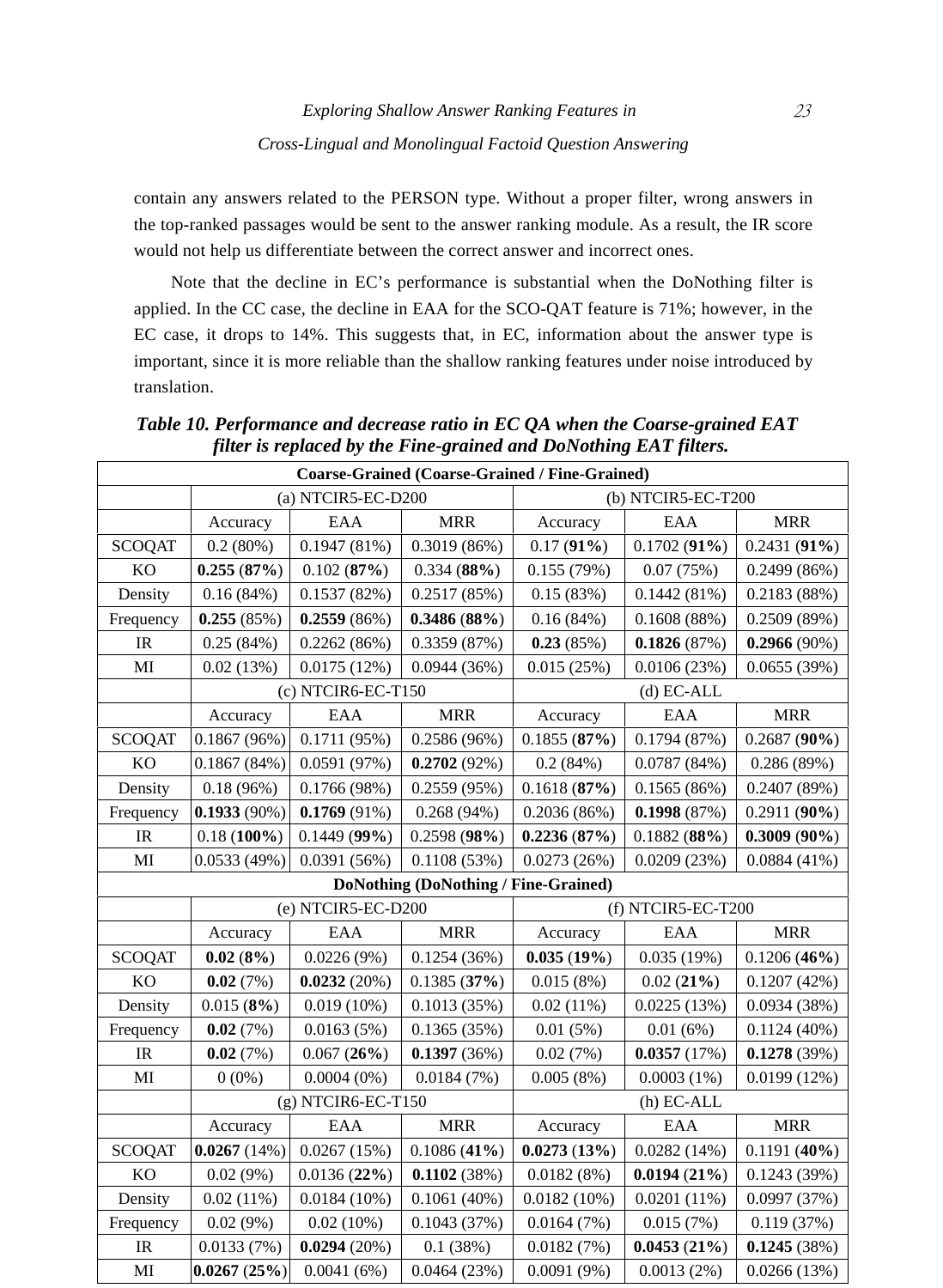## **7. Conclusion**

Sometimes, the resources needed to apply deep answer ranking approaches in a language are not available or the resource quality is not good enough. Hence, we conducted this research to help QA system designers choose shallow ranking features. We experimented on six shallow ranking features (SCO-QAT, keyword overlap, density, IR score, mutual information score, and answer frequency) under various types of noise caused by different QA modules in mono-lingual and cross-lingual situations.

We also proposed a novel answer ranking feature called SCO-QAT, which does not require extra knowledge or sophisticated tools. It is, therefore, easy to implement in QA systems and may be used on various languages. In this pilot study, when the ASQA2 system only used the SCO-QAT ranking feature, it outperformed all the systems in NTCIR5 CLQA. For example, on the NTCIR5-CC-T200e QA dataset, we achieved 0.515 RU-Accuracy with the SCO-QAT feature only. Even the E-C version also achieved a 0.05 improvement over the best system. SCO-QAT also performed well in NTCIR6 CLQA, where the host system, ASQA2, achieved the best performance in the C-C subtask and the E-C subtask.

To understand SCO-QAT better and to gain a deeper insight into shallow answer ranking features, we tested answer ranking features in various scenarios. We found that, although SCO-QAT performed very well in C-C QA, frequency seems the best choice for ranking in E-C QA in terms of EAA. However, the decrease in translation quality has a marked effect on the frequency of EAA, as shown by the fact that the EAA decrease ratio is 69.3%. In the same situation, SCO-QAT maintained a 74.2% EAA decrease ratio which was the best among the shallow ranking features. We also found that the noise introduced by passage depth does not impact much on ranking performance. This suggests that, if a long processing time is allowed, QA based on deep passages is a possible way to improve the performance when shallow features are used. In addition, answer-type-based filtering plays an important role, especially for E-C. When an extremely bad filter was used, the EAA decrease ratio in E-C for shallow ranking features was only 2%~21%, which shows a proper answer filter with fined-grained NER is critical to the success of an E-C system.

In our future research on shallow ranking features, we will address the following issues. We will introduce a question term weighting scheme for SCO-QAT; use a taxonomy or ontology to alleviate the synonym problem that arises when counting co-occurrences of answers and question terms; experiment with shallow features on a Web corpus; utilize more syntactic information to make co-occurrence information more reliable; and test shallow features on other languages.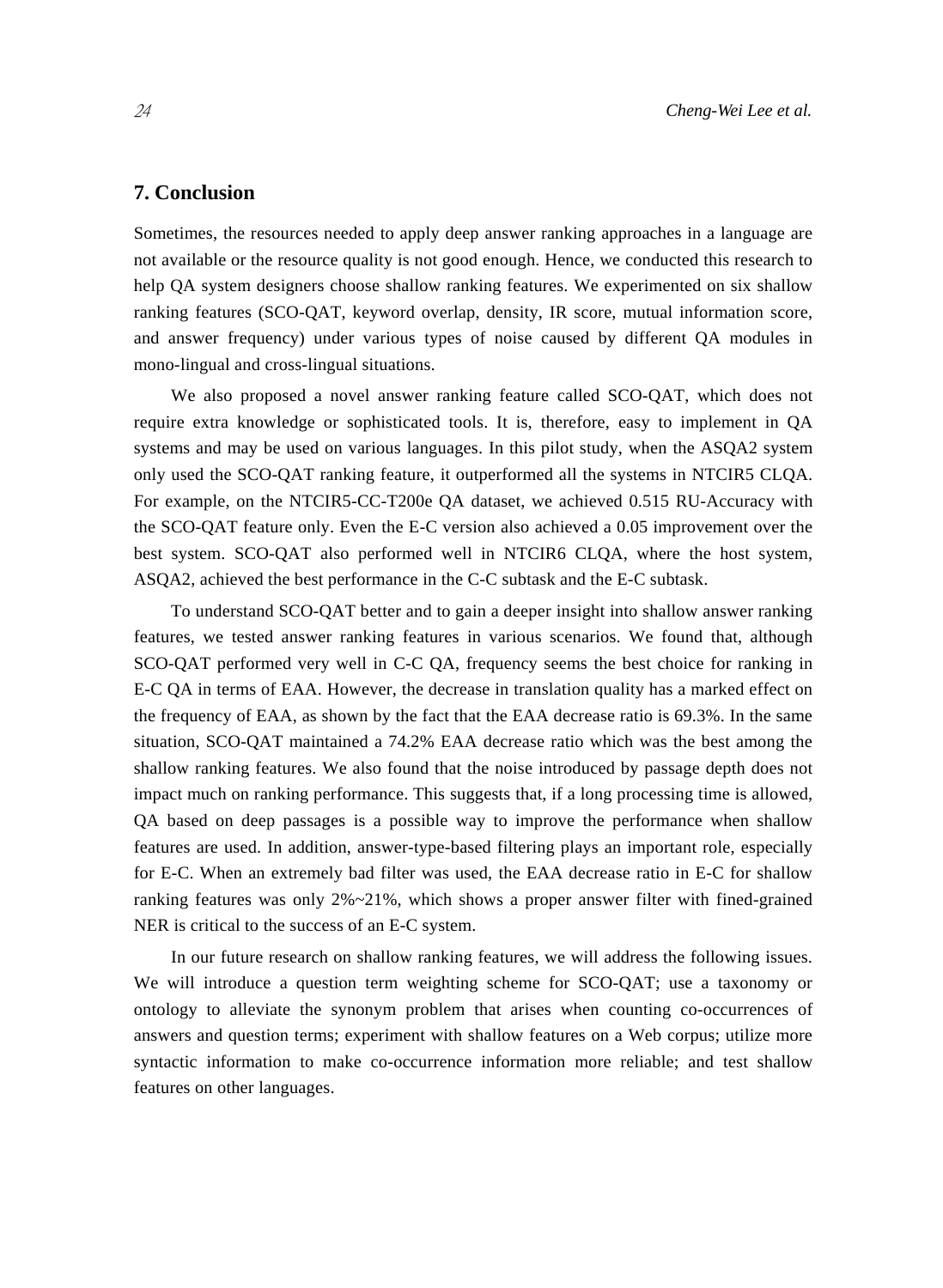## **Acknowledgments**

This research was supported in part by the National Science Council of Taiwan under Center of Excellence Grant NSC 95-2752-E-001-001-PAE, the Research Center for Humanities and Social Sciences, Academia Sinica, and Thematic program of Academia Sinica under Grant AS 95ASIA02. We would like to thank the Chinese Knowledge and Information Processing Group (CKIP) in Academia Sinica for providing us with AutoTag for Chinese word segmentation.

#### **REFERENCES**

- Clarke, C.L.A., G. Cormack, G. Kemkes, M. Laszlo, T. Lynam, E. Terra, and P. Tilker, "Statistical Selection of Exact Answers (MultiText Experiments for TREC 2002)," in *Proc. of TREC, 2002*, pp. 823-831.
- Clarke, C.L.A., G.V. Cormack, and T.R. Lynam, "Exploiting redundancy in question answering," in *Proceedings of the 24th annual international ACM SIGIR conference on Research and development in information retrieval*, 2001, pp. 358-365.
- Cooper, R.J. and S.M. Ruger, "A Simple Question Answering System," in *Proc. of TREC*, 2000.
- Cui, H., R. Sun, K. Li, M.Y. Kan, and T.S. Chua, "Question answering passage retrieval using dependency relations," in *Proceedings of the 28th annual international ACM SIGIR conference on Research and development in information retrieval*, 2005, pp. 400-407.
- Geleijnse, G. and J. Korst, "Learning Effective Surface Text Patterns for Information Extraction," in *Proceedings of the EACL 2006 workshop on Adaptive Text Extraction and Mining (ATEM 2006)*, 2006, pp. 1-8.
- Gillard, L., L. Sitbon, E. Blaudez, P. Bellot, and M. El-B`eze, "The LIA at QA@CLEF-2006," in *CLEF*, 2006.
- Harabagiu, S., D. Moldovan, C. Clark, M. Bowden, A. Hickl, and P. Wang, "Employing Two Question Answering Systems in TREC 2005," in *Proceedings of the Fourteenth Text REtrieval Conference*, 2005.
- Kwok, K.-L. and P. Deng, P., "Chinese Question-Answering:Comparing Monolingual with English-Chinese Cross-Lingual Results," in *Asia Information Retrieval Symposium*, 2006, pp. 244-257.
- Lee, C.-W., M.-Y. Day, C.-L. Sung, Y.-H. Lee, T-J. Jiang, C-W. Wu, C-W. Shih, Y-R. Chen, .and W.-L. Hsu, "Chinese-Chinese and English-Chinese Question Answering with ASQA at NTCIR-6 CLQA," in *Proceedings of NTCIR-6 Workshop*, 2007, pp. 175-181.
- Lee, C.W., C.W. Shih, M.Y. Day, T.H. Tsai, T.J. Jiang, C.W. Wu, C.L. Sung, Y.R. Chen, S.H. Wu, and W.L. Hsu, "ASQA: Academia Sinica Question Answering System for NTCIR-5 CLQA," in *Proceedings of NTCIR-5 Workshop Meeting* , 2005, Tokyo, Japan.
- Lin, F., H. Shima, M. Wang, and T. Mitamura, "CMU JAVELIN System for NTCIR5 CLQA1," in *Proceedings of the 5th NTCIR Workshop*, 2005.